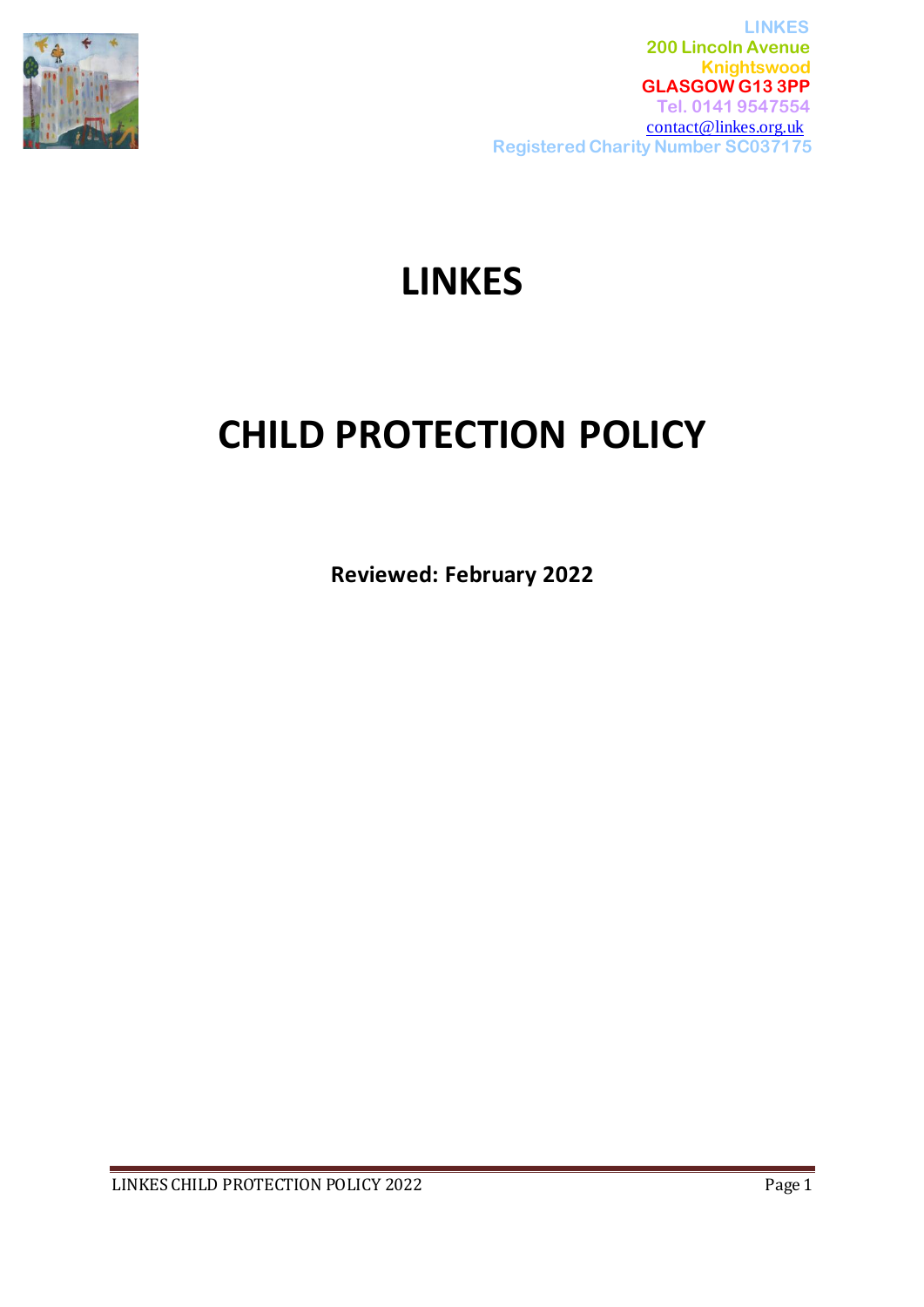

## **Contents**

|                                                                                                        | <b>PAGE</b>             |  |
|--------------------------------------------------------------------------------------------------------|-------------------------|--|
| 1. Introduction                                                                                        | 3                       |  |
| 2. Safeguarding Policy Statement                                                                       | 4                       |  |
| 3. Young People's Rights<br><b>GIRFEC</b>                                                              | 5                       |  |
| 4. Good Practice for LINKES staff                                                                      | $\overline{\mathbf{7}}$ |  |
| 5. Processes for the employment of sessional<br>staff, play workers, self-employed and voluntary staff | 11                      |  |
| 6. What is Child Abuse?                                                                                | 13                      |  |
| 7. Recognising Abuse                                                                                   | 18                      |  |
| 8. Bullying                                                                                            | 19                      |  |
| 9. Reporting Suspected Child Abuse                                                                     | 20                      |  |
| 10.<br>Where the complaint is against a staff member                                                   | 23                      |  |
| <b>Police &amp; Social Work Contact Numbers</b><br>11.                                                 | 25                      |  |
| 12. Further Information                                                                                | 26                      |  |
| 13. Declaration                                                                                        | 26                      |  |
| 14. Incident Report template                                                                           |                         |  |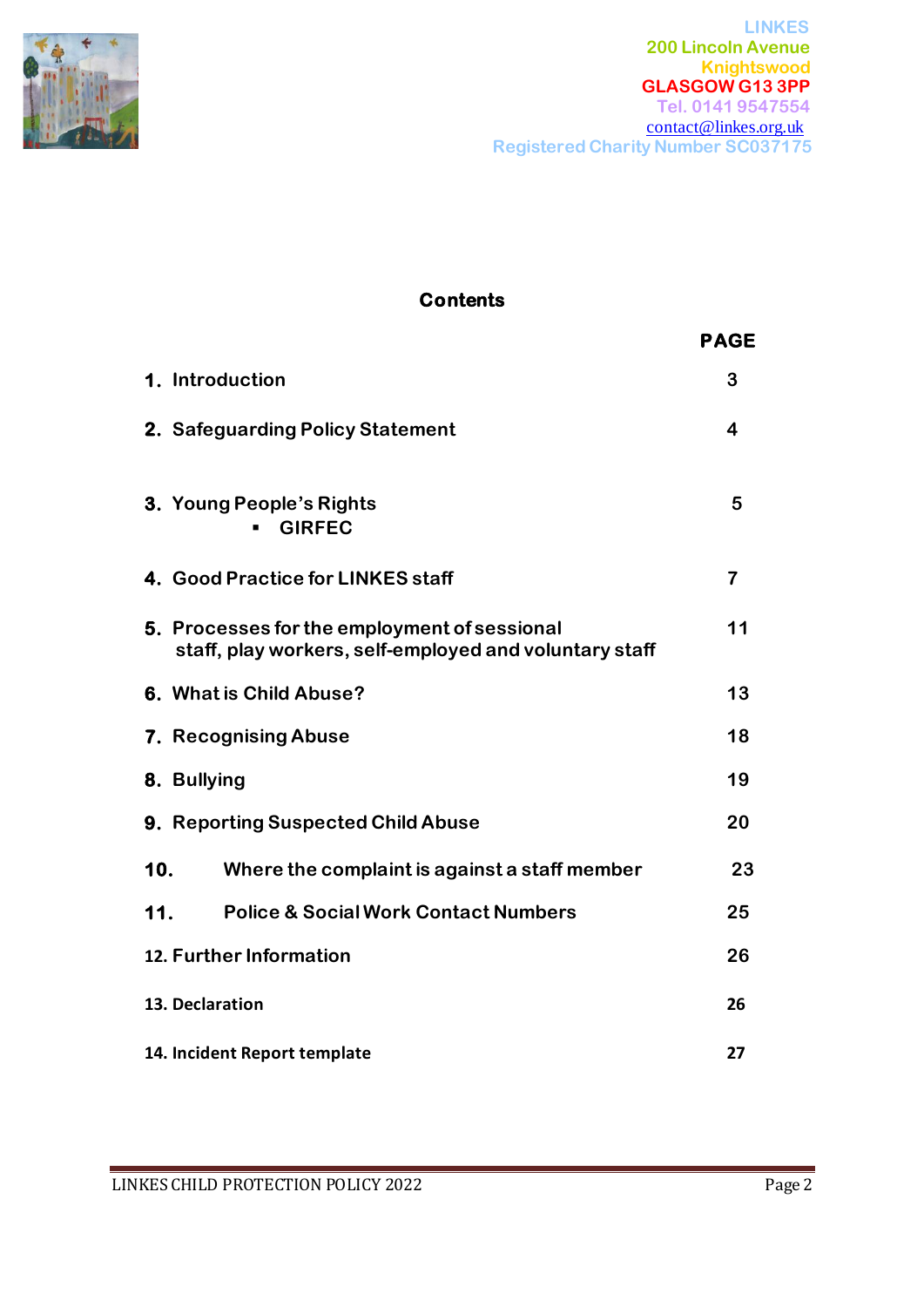

**LINKES aims to ensure that any vulnerable people are protected and kept safe from harm while they are with staff and volunteers in this organisation.** 

## **1. INTRODUCTION**

This policy sets out the guidelines and procedures to be followed in relation to child protection issues by all LINKES staff and in the management of the facilities. This will ensure that every child involved in LINKES activities is safe, comfortable, and able to participate in a relaxed, protective environment.

This policy provides staff with the operational procedures to be followed in the event of child abuse being discovered or suspected.

## **The following points underpin the policy**:

- Everyone under the age of 18 will be considered a child. (National Guidance for Child Protection in Scotland 2021)
- The child's welfare is the paramount concern.
- All children have the right to protection from abuse.
- Children in Scotland have the same protections against assault as adults. (Children (Equal Protection from Assault) (Scotland) Act 2019)
- All children should feel safe and secure while using LINKES facilities and or when in the care of its staff.
- All suspicious and allegations of abuse will be taken seriously, reacted to appropriately and actioned without delay.
- Staff working with children has an understanding of the issues surrounding child protection and are aware of good practice in relation to working with young people.
- IF IN DOUBT SPEAK UP!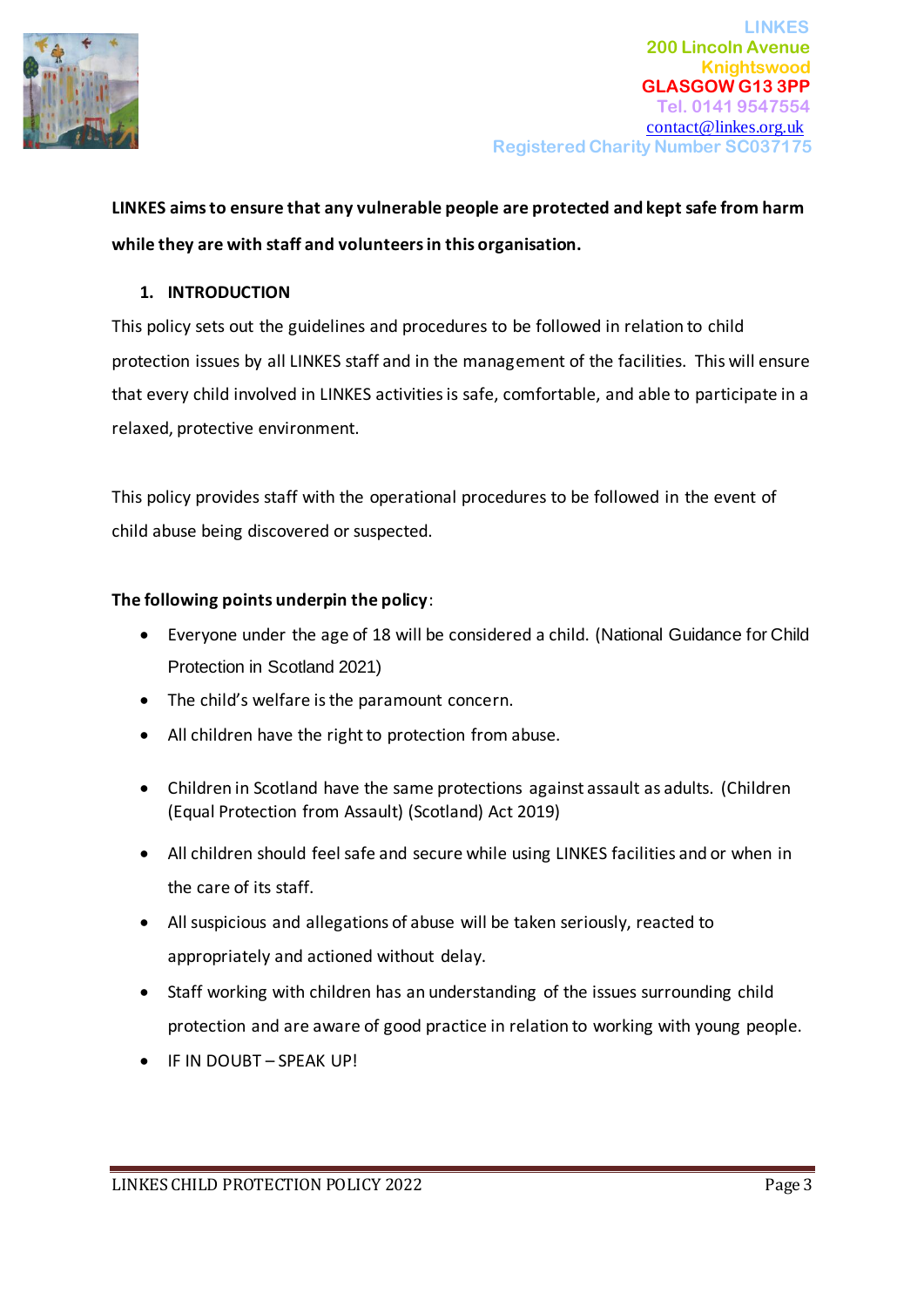

\*Throughout the document reference will be made to "Staff", this also applies to sessional Workers, Coaches, Self-employed Workers and Volunteers.

## **2. CHILD PROTECTION POLICY STATEMENT**

LINKES believes that it is always unacceptable for a child or young person to experience abuse of any kind and recognises its responsibility to safeguard the welfare of all children and young people, by a commitment to practice which protects them.

#### **We recognise that:**

- the welfare of the child/young person is paramount
- all children, regardless of age, disability, gender, racial heritage, religious belief, sexual orientation or identity, have the right to equal protection from all types of harm or abuse
- Working in partnership with children, young people, their parents, carers and their agencies is essential in promoting young people's welfare.

#### **The purpose of the policy:**

- to provide protection for the children and young people who receive Linkes Youth Club services.
- to provide staff and volunteers with guidance on procedures they should adopt in the event that they suspect a child or young person may be experiencing, or be at risk of, harm.
- this policy applies to all paid staff, volunteers, management committee members, or anyone working on behalf of LINKES.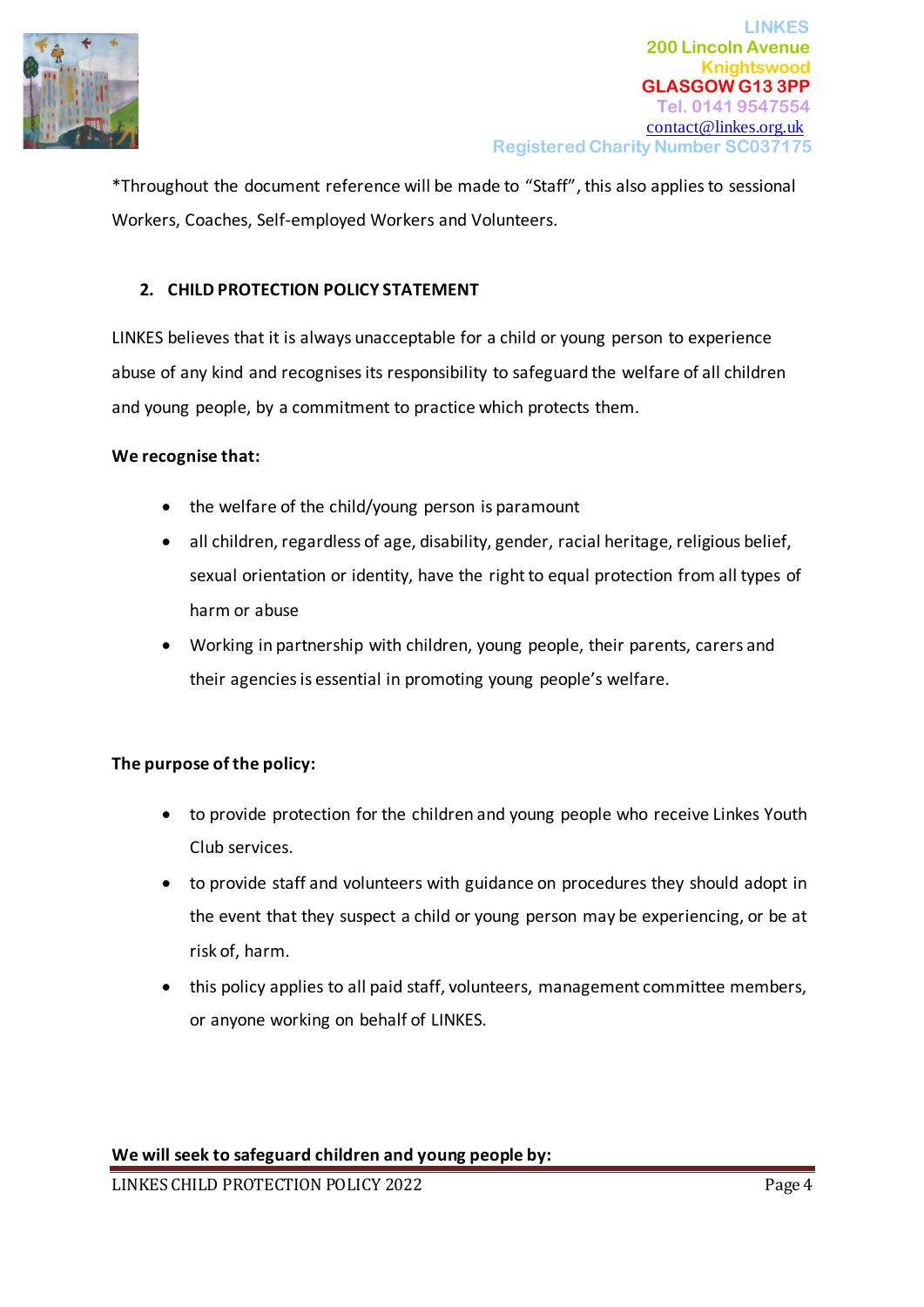

- Valuing them, listening to and respecting them.
- Appointing a Designated Child Protection Officer for children and young people.
- Adopting child protection and safeguarding practices through procedures and a code of conduct for staff and volunteers.
- recruiting staff and volunteers safely, ensuring all necessary checks are made
- sharing information about child protection and good practice with children,
- parent's, staff and volunteers.
- sharing information about concerns with agencies who need to know, and
- involving parents and children appropriately.
- providing effective management for staff and volunteers through supervision, support and training.

**LINKES Designated Child Protection Officer, to whom all child protection/safeguarding concerns should be referred in the first place, is Heather McGill-Crawford, Child & Youth Development Worker** 

## **3. YOUNG PEOPLE'S RIGHTS**

Child protection is integral to protection of human rights. This Policy is in line with the core principles of the national guidance and is underpinned by GIRFEC and the UN Convention on the Rights of the Child and the Children's Charter.

Getting It Right For Every Child (GIRFEC):

**GIRFEC** is the national approach to improving outcomes through public services that support the wellbeing of children and young people. Based on children's and young people's rights, it supports children, young people and their parents to work in partnership with the services that can help them.

- puts children's needs first
- ensures that children are listened to and understand decisions that affect them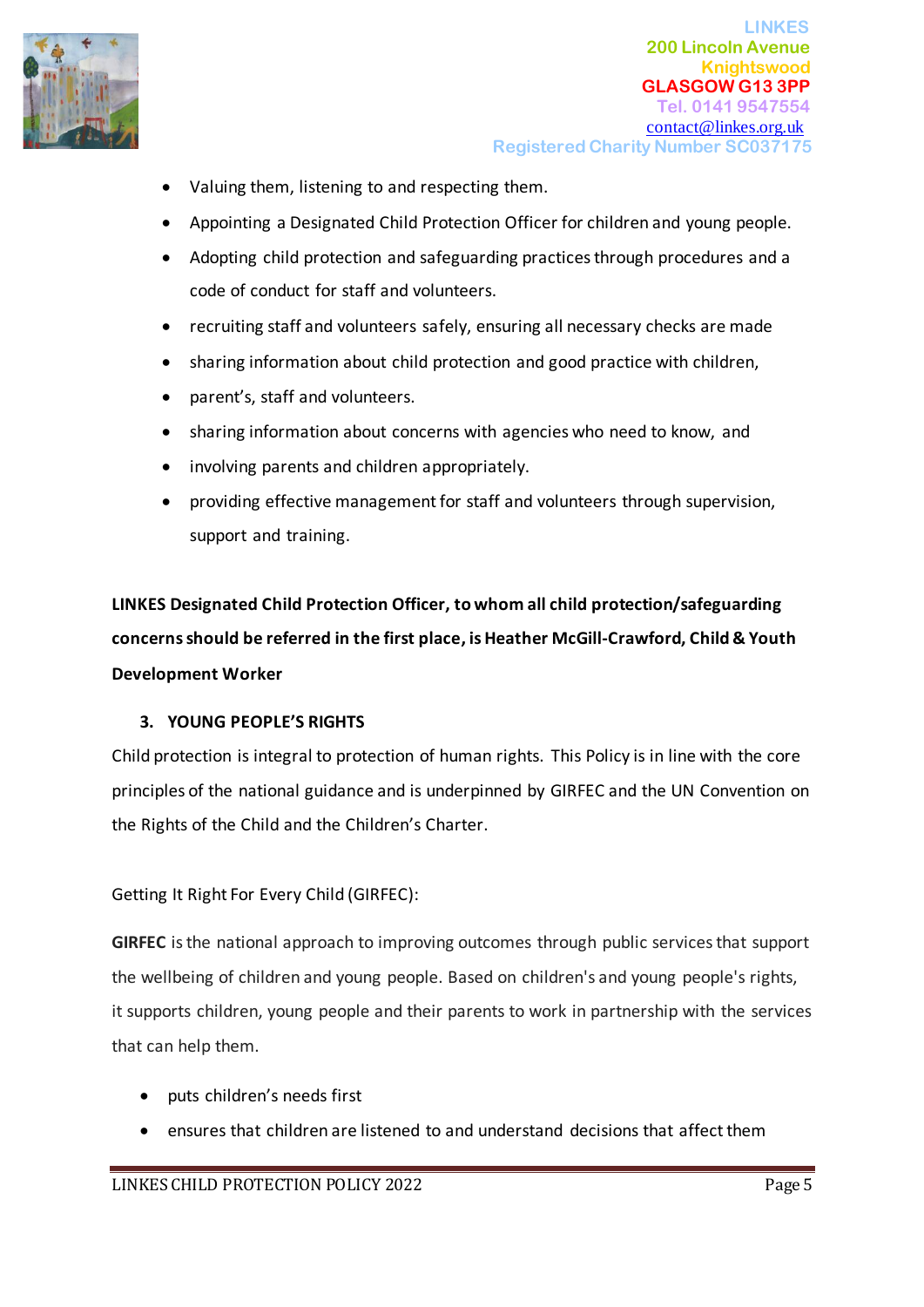

• ensures that they get the appropriate coordinated support needed to promote, support and safeguard their wellbeing, health and development.

These principles, enshrined in legislation and practice in Child Protection, are derived from Articles of the UN Convention on the Rights of the Child, ratified by the UK Government and endorsed by the Scottish Government.

The Children's Charter was drawn up following consultation with children and young people as part of the Scottish Government's Child Protection reform programme. The Charter sets out a list of demands children should feel entitled to make:

- get to know us
- speak with us
- listen to us
- take us seriously
- involve us
- respect our privacy
- be responsible to us
- think about our lives as a whole
- think carefully about how you use information about us
- put us in touch with the right people
- use your power to help
- make things happen when they should
- help us be safe.

**Staff have a duty to ensure these rights are upheld**

## **4. GOOD PRACTICE FOR LINKES STAFF**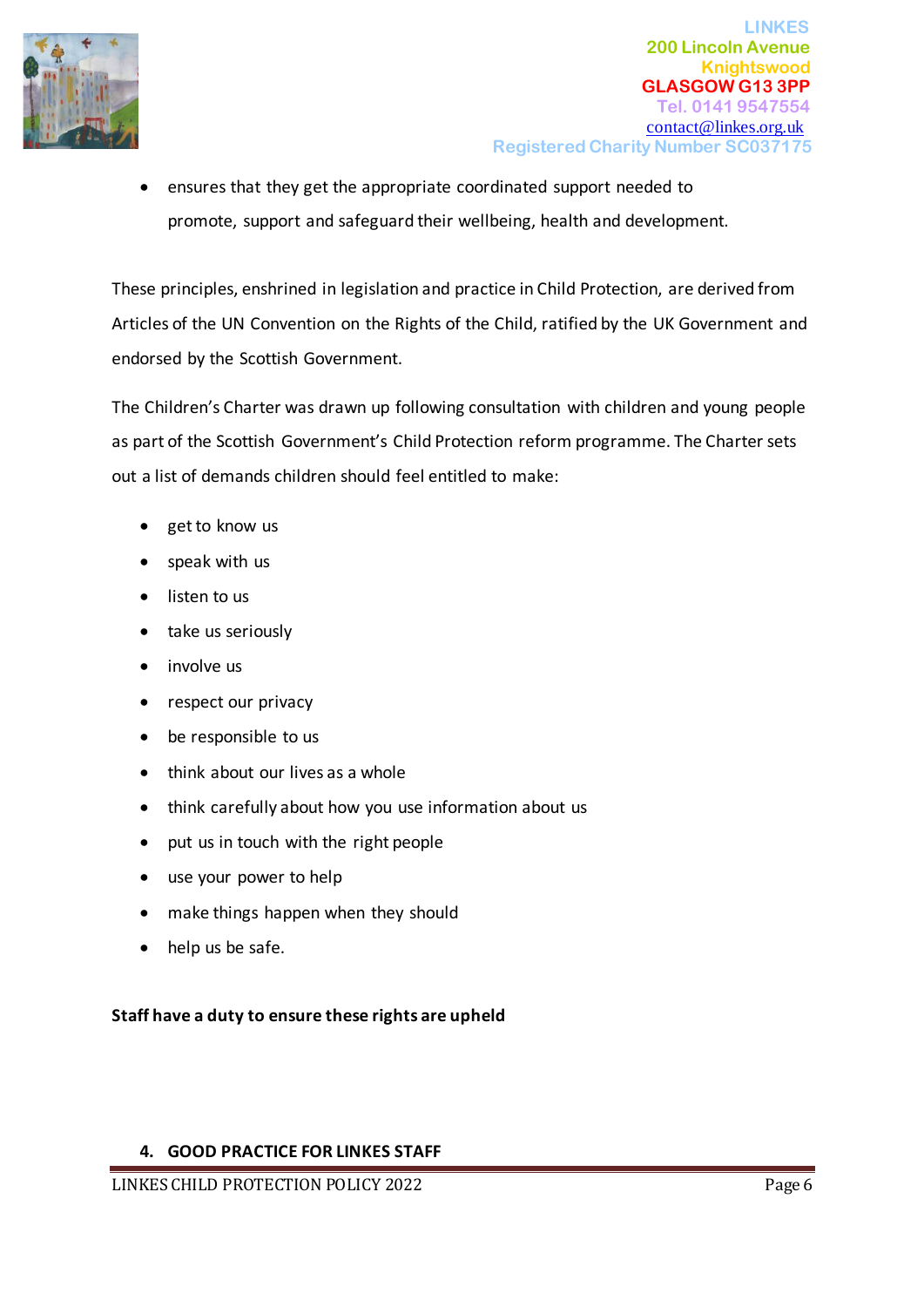

This section provides staff with guidelines and good practice which should be followed when working with children. Staff should be properly recruited and managed and appropriate training should be given. In addition to tackling abuse it is good practice to ensure that children feel safe and comfortable while engaging in activities. To this end, the policy also includes direction regarding issues such as bullying, name calling and horse play either between children or between adults and children. The more secure and safe children feel within LINKES facilities or whilst participating in programmes, the more likely they, and adults, are to realise that any form of child abuse is unacceptable.

## **This approach is based on the following underpinning principles:**

- Staff should be properly recruited; managed and appropriate training should be made available.
- The development of all programmes should encourage and foster the empowerment of children.
- All activities which involve children should recognise the needs of the child and be child centred.
- Staff should ensure an environment in which children can enjoy their participation.
- All adults have a responsibility to be aware of child protection as an issue.
- Staff should be mindful of the fact that children with disabilities may be more vulnerable.

Positive adult-child interactions are characterised by an open and encouraging atmosphere, which recognises young people's voluntary engagement in activities, and shows an awareness of the child's autonomy. This is set in an atmosphere which promotes the protection and rights of children, displays an awareness of the development stages of childhood and fosters the promotion and encouragement of individual progress.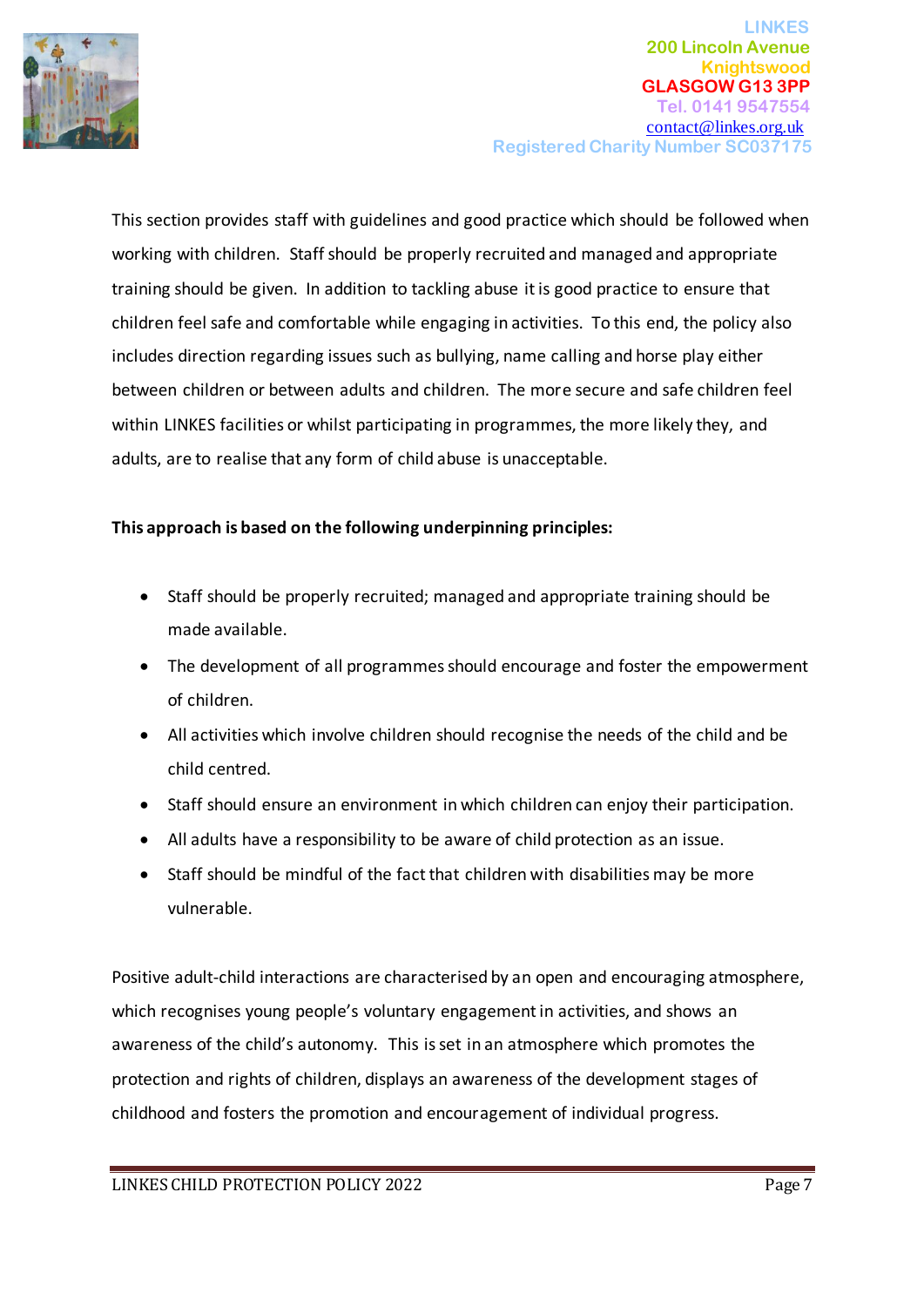

## **Those working with children should:**

- Always be accessible to others when working with children.
- Avoid situations where they and a child are completely unobserved.
- Wear ID and, where issued, uniform at all times.

#### **Those working with children should never:**

- Engage in activities which could be considered physical or sexually provocative, even in horseplay.
- Allow or engage in any form of inappropriate touching.
- Allow inappropriate language to remain unchallenged, including remarks between children.
- Make sexually suggestive comments to a child or in the presence of a child.
- Allow allegations by a child to go unreported, unrecorded or not acted upon.
- Do things of a personal nature that a child can do for themselves.

#### **Incident Reporting**

From time to time incidents will occur which may upset a child, or an adult's actions or language may be misinterpreted. These incidents must be reported as soon as possible to the most senior member of staff available and noted. Parents or carers should also be informed of the incident as soon as possible. An incident log is included with this document. This process is one that safeguards and protects staff. The completion of an incident form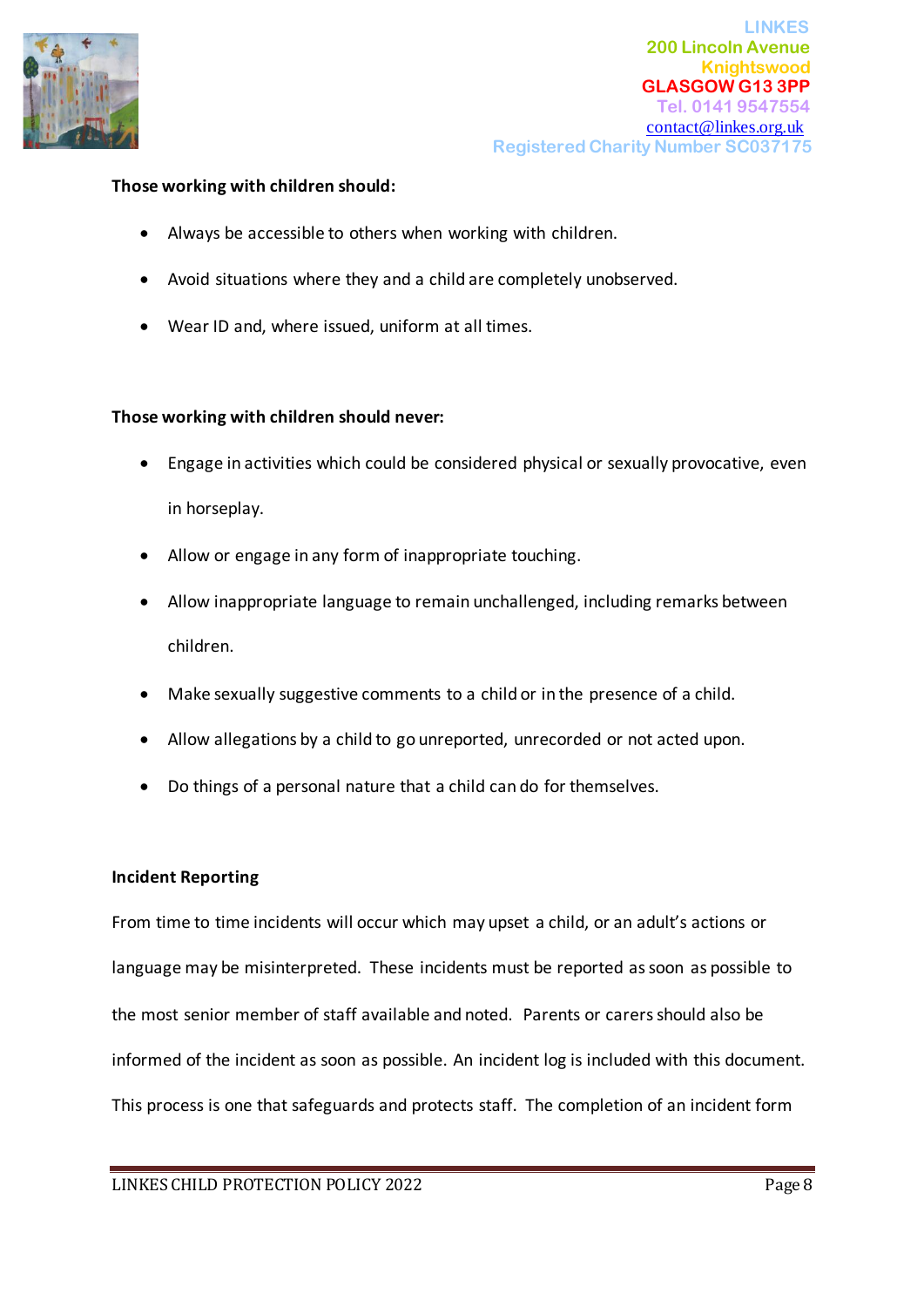

should be viewed as a quality assurance and child protection issue and as such, reporting should be encouraged and supported by managers.

## **Child Protection Training:**

Each new member of staff will receive child protection training, without which, they will not be permitted to work unsupervised with children. Sessional workers, coaches and volunteers must receive training prior to taking up each new appointment or annually whichever is appropriate to their work schedule. Staff should undertake training on a two year cycle. Child protection training will be tailored to the service in which staff work and their participation in that training will be logged.

## **STAFF RESPONSIBILITIES**

It is everyone's responsibility to work within LINKES Child Protection Policy and to ensure you do everything you can (in your role) to safeguard children and young people. Concerns about a child or young person should always be reported either to a line manager or as a referral. Where necessary, concerns should be recorded as soon as possible.

#### **Managers should ensure staff:**

- understand their role and responsibility in relation to Child Protection
- are familiar with LINKES Child Protection Policy
- know who the Child Protection Lead for the company is
- receive a Child Protection briefing
- receive relevant training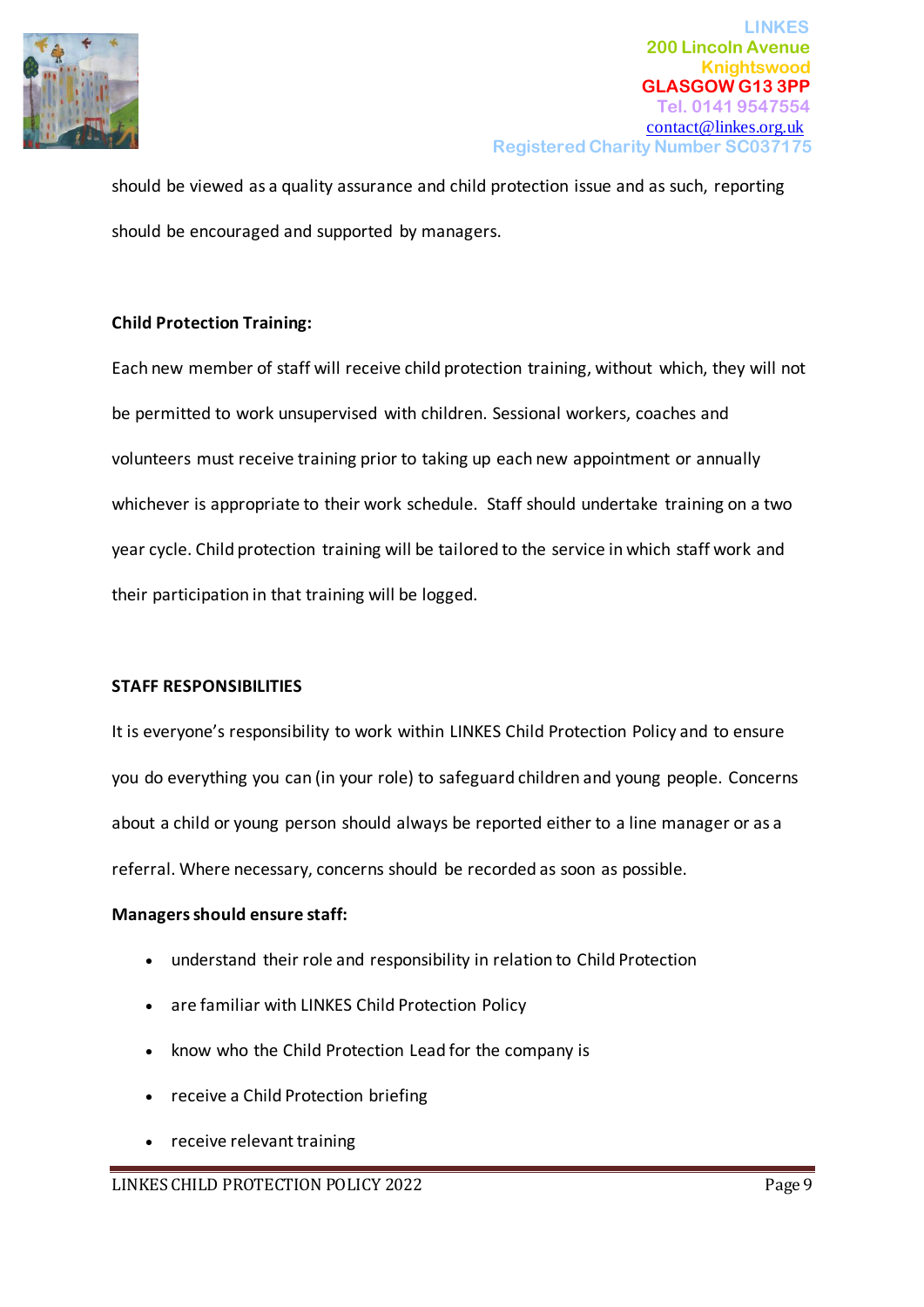

• notify the Designated Child Protection Officer of action.

#### **Where possible, staff should avoid:**

- Spending time with a child or a small group of children away from others.
- Taking sessions alone.
- Taking children on a journey alone in their car, unless it is an emergency or with prior consent from parent/carer

#### **Staff should not:**

- Use any form of physical force on a child.
- Exercise undue influence over a child in order to obtain personal benefit or reward.
- Engage in rough physical games.
- Make sexually suggestive comments about, or to, a child in the context of physical activity.
- Reduce a young person to tears as a form of control.

**POLICY REVIEW This policy will be subject to review annually, following a reported** 

**incident and/or changes in legislation, whichever comes first**

#### **5. PROCESS FOR THE EMPLOYMENT OF SESSIONAL WORKERS, PLAY WORKERS, SELF**

#### **EMPLOYED AND VOLUNTARY STAFF**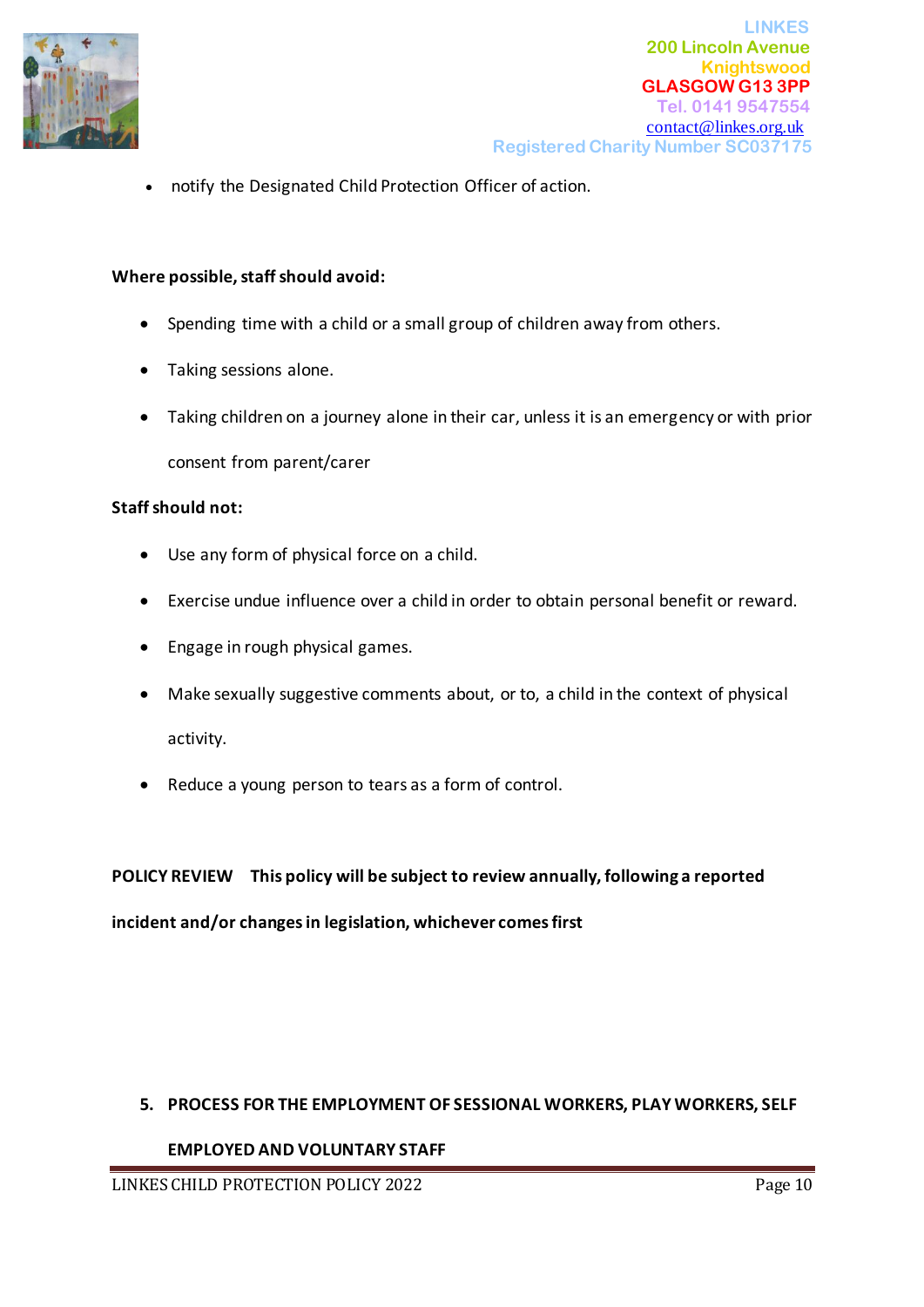

Anyone may have the potential to abuse children in some way and it is important that all reasonable steps are taken to ensure that unsuitable people are prevented from working with children. Those who wish to harm children frequently seek out opportunities to work with children therefore vetting procedures and interviewing must be more than just a process to be gone through but seen as a vital step in protecting children from harm. Managers are required to ensure that all work is assessed with regard to the requirement for membership of the Protecting Vulnerable Groups Scheme and to ensure that, where appropriate, checks are completed. 'Regulated Work' as defined by the Protecting Vulnerable Groups Scheme will require membership of the PVG.

These procedures will be applied consistently whether staff are paid, unpaid, in part-time or full-time employment, permanent or self-employed. Linkes will maintain membership of the PVG with a named lead signatory and appropriate counter signatories. It is essential that these procedures are used consistently whether staff are paid, unpaid, in part time employment, permanent employment or self-employed.

## **The Protecting Vulnerable Groups Scheme (PVG):**

On 28 February 2011, the Scottish Government introduced the membership scheme that replaced the previous disclosure arrangements for people who work with vulnerable groups.

The Protecting Vulnerable Groups Scheme will: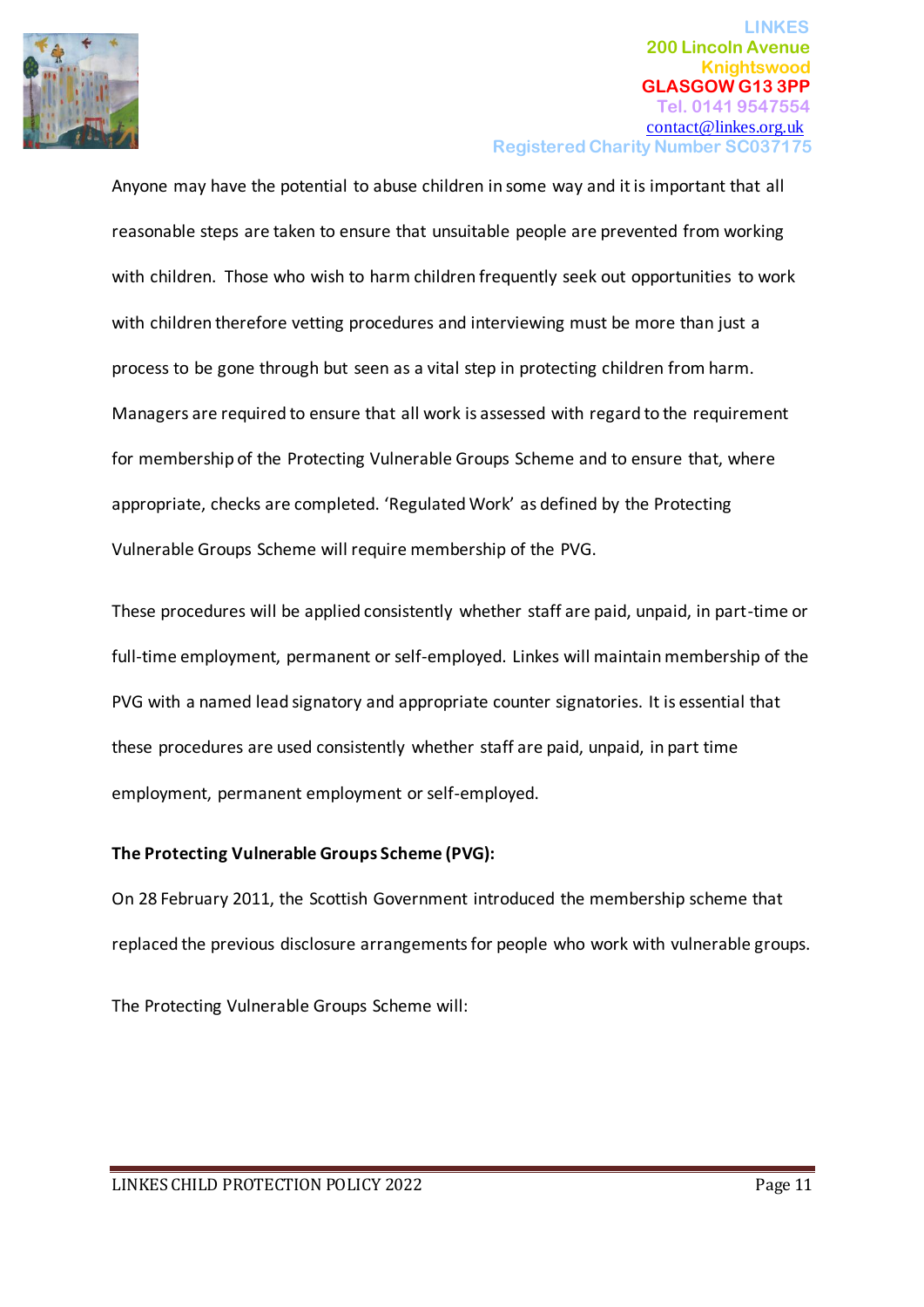

- help to ensure that those who have regular contact with children and protected adults through paid and unpaid work do not have a known history of harmful behaviour
- be quicker and easier to use, reducing the need for PVG Scheme members to complete a detailed application form every time a disclosure check is required
- strike a balance between proportionate protection and robust regulation and make it easier for employers to determine who they should check to protect their client group.

The PVG Scheme is Scotland's response to the principle recommendation of the Bichard Inquiry Report. This recommendation called for a registration system for all those who work with children and vulnerable adults in the UK that would confirm that there is no known reason why an individual should not work with these client groups. People, who work on a regular basis with vulnerable groups, will join the PVG Scheme and, from then on, their membership records will be automatically updated if any new vetting information arises. Vetting information is conviction information retrieved from criminal justice systems and non-conviction information held by the police that is considered relevant.

It is a legal requirement that all staff within LINKES who will complete 'regulated work' must be members of the PVG Scheme. Regulated work consists of the type of work in which a post holder is responsible for the welfare and wellbeing of a child or protected adult, or where there is a level of trust between the worker and the child or protected adult.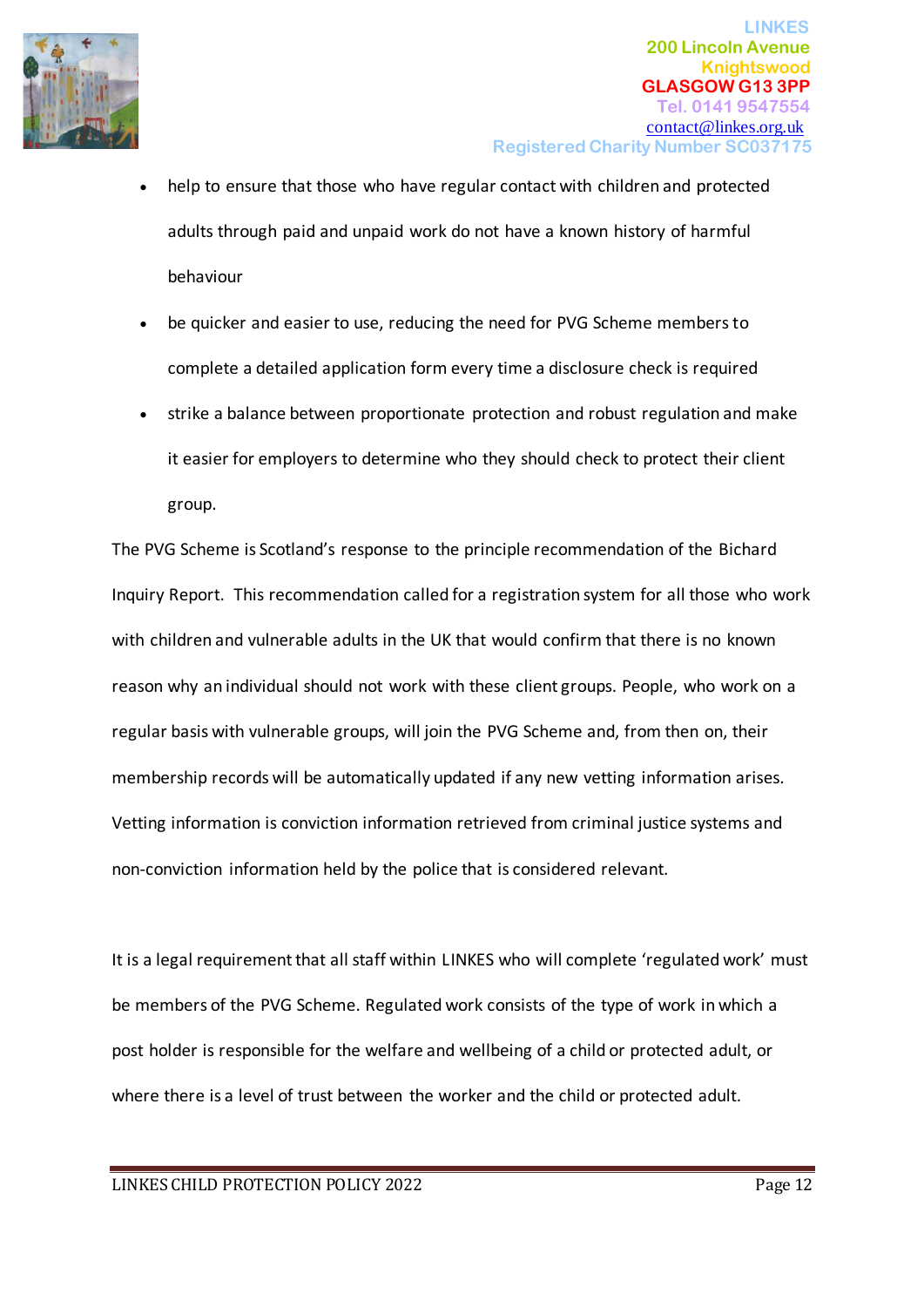

#### **6. WHAT IS CHILD ABUSE?**

The Scottish Government's national guidance for Child Protection in Scotland 2014 defines abuse and neglect as follows:

*Abuse and neglect are forms of maltreatment of a child. Somebody may abuse or neglect a child by inflicting, or by failing to act to prevent, significant harm to the child. Children may be abused in a family or in an institutional setting, by those known to them or, more rarely, by a stranger. Assessments will need to consider whether abuse has occurred or is likely to occur.*

Abuse can be [physical,](http://www.online-procedures.co.uk/westofscotland/contents/appendices/appendix-2-child-abuse/physical-abuse/) [sexual o](http://www.online-procedures.co.uk/westofscotland/contents/appendices/appendix-2-child-abuse/sexual-abuse/)r [emotional.](http://www.online-procedures.co.uk/westofscotland/contents/appendices/appendix-2-child-abuse/emotional-abuse/) It may be acute or involve a long-term pattern of physical [neglect,](http://www.online-procedures.co.uk/westofscotland/contents/appendices/appendix-2-child-abuse/neglect/) and often children are abused in more than one way. These categories of abuse are detailed below with examples of how abuse may manifest itself. The intention of this Policy is to produce a safe and comfortable environment for young people. Therefore, all other forms of harm to children must be dealt with including bullying and name-calling. In most, but certainly not all cases, the abuse is perpetrated by an adult, usually by someone known to and trusted by the victim.

It should be remembered that children can abuse other children. Staff must remain alert to these issues and also ensure that bullying and name-calling are always challenged.

Child abuse can occur in any situation in which children are involved. Training in Child Protection procedures and sharing of best practice will lead to staff being properly equipped to provide safe and enjoyable experiences for children. These Child Protection procedures must be followed at all times to ensure the safety of children and staff.

#### LINKES CHILD PROTECTION POLICY 2022 Page 13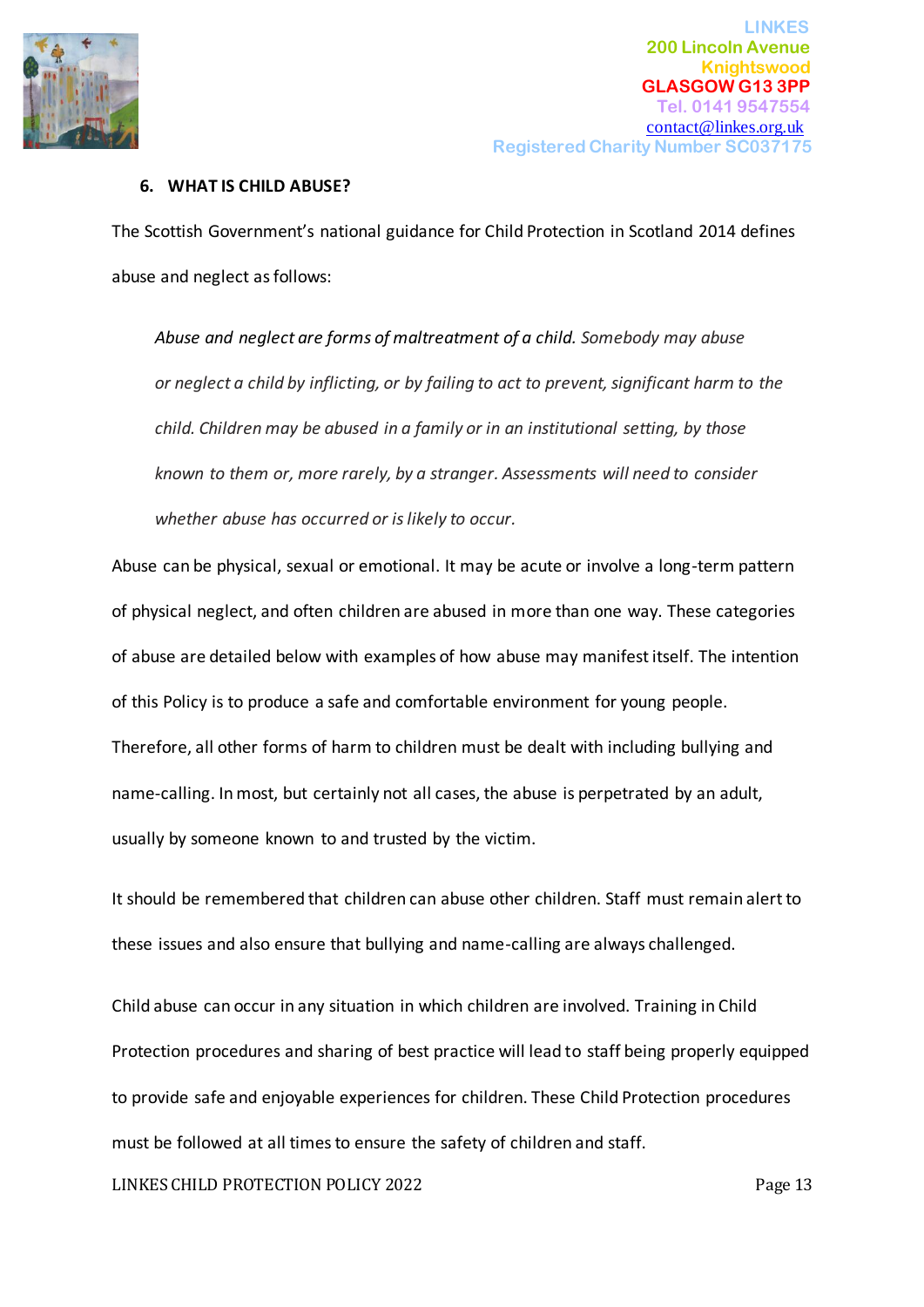

## **CATEGORIES OF ABUSE**

All staff should be familiar with the ways in which abuse manifests itself. The lists below are by no means exhaustive but are designed to give employees and people involved with the organisation some guidance on how to recognise child abuse. Any information has to be seen in the context of the child or young person's whole situation and circumstances.

Different types of abuse may overlap or co-exist. The following definitions are all taken from National Guidance for Child Protection in Scotland 2014.

#### **Physical abuse**

Physical abuse is the causing of physical harm to a child or young person. Physical abuse may involve hitting, shaking, throwing, poisoning, burning or scalding, drowning or suffocating. Physical harm may also be caused when a parent or carer feigns the symptoms of, or deliberately causes, ill health to a child they are looking after.

Signs of possible physical abuse:

- unexplained injuries or burns, particularly if they are recurrent
- improbable excuses given to explain injuries
- refusal to discuss injuries
- untreated injuries or delay in reporting them
- excessive physical punishment
- arms and legs kept covered even in hot weather
- fear of returning home
- aggression towards others
- running away
- administration of toxic substances.

#### **Sexual abuse**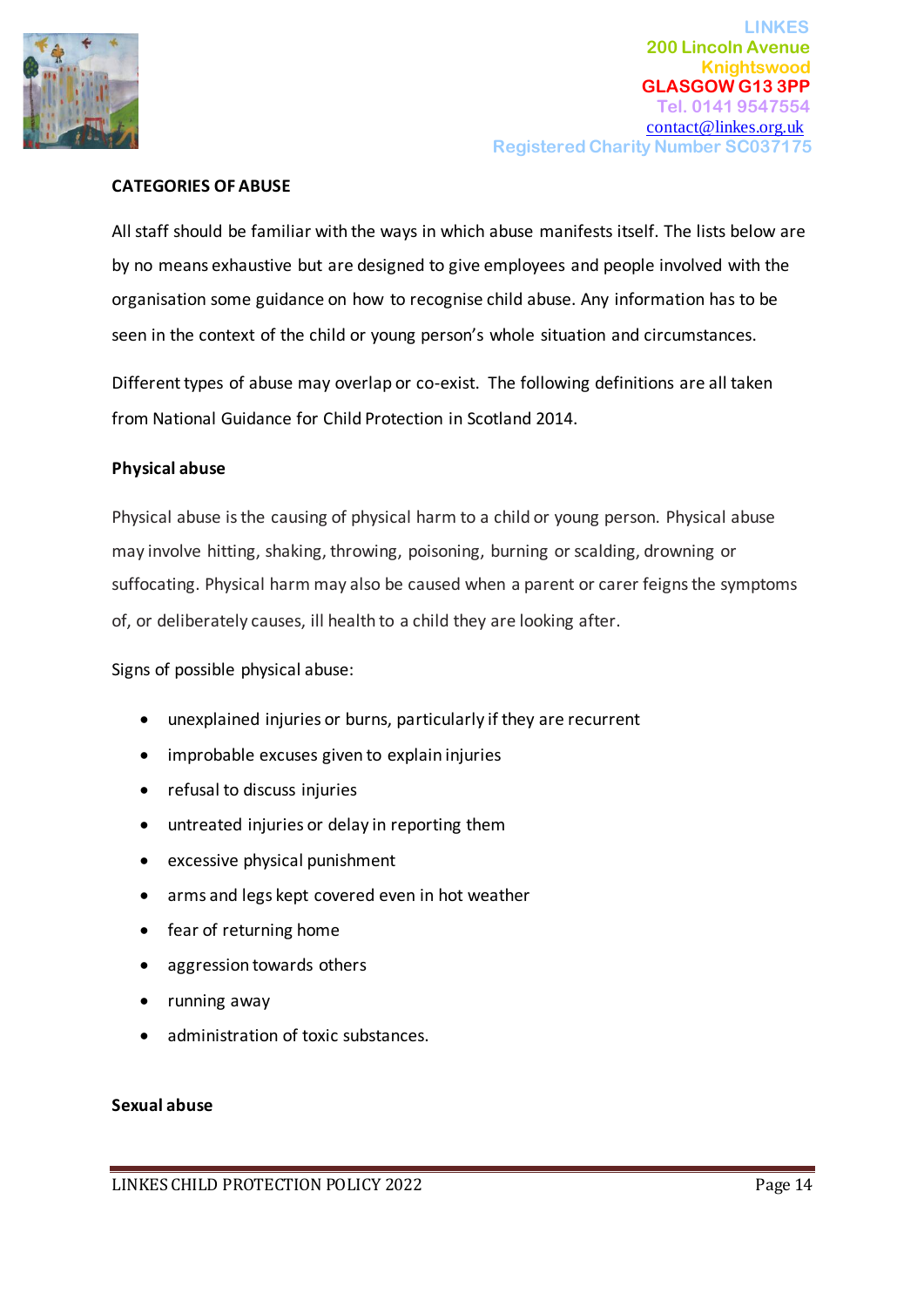

Sexual abuse is any act that involves the child in any activity for the sexual gratification of another person, whether or not it is claimed that the child either consented or assented. Sexual abuse involves forcing or enticing a child to take part in sexual activities, whether or not the child is aware of what is happening. The activities may involve physical contact, including penetrative or non-penetrative acts. They may include non-contact activities, such as involving children in looking at, or in the production of, indecent images or in watching sexual activities, using sexual language towards a child or encouraging children to behave in sexually inappropriate ways.

The sexual exploitation of children and young people is an often hidden form of child sexual abuse, with distinctive elements of exploitation and exchange. In practice, the sexual exploitation of children and young people under 18 might involve young people being coerced, manipulated, forced or deceived into performing, and/or others performing on them, sexual activities in exchange for receiving some form of material goods or other entity (for example, food, accommodation, drugs, alcohol, cigarettes, gifts, affection). Sexual exploitation can occur through the use of technology and without the child's immediate recognition.

Below are some indicators of sexual abuse. This list is not exhaustive, nor are all the behaviours exclusive to this type of abuse:

- self harm;
- excessive sexual awareness or knowledge of sexual matters inappropriate for the child's age;
- acting in a sexually explicit manner
- sudden changes in behaviour or school performance or school avoidance;
- displays of affection in a sexual way inappropriate to age;
- tendency to cry easily; to cling or need constant reassurance
- regression to younger behaviour, such as thumb-sucking, playing with discarded toys, acting like a baby;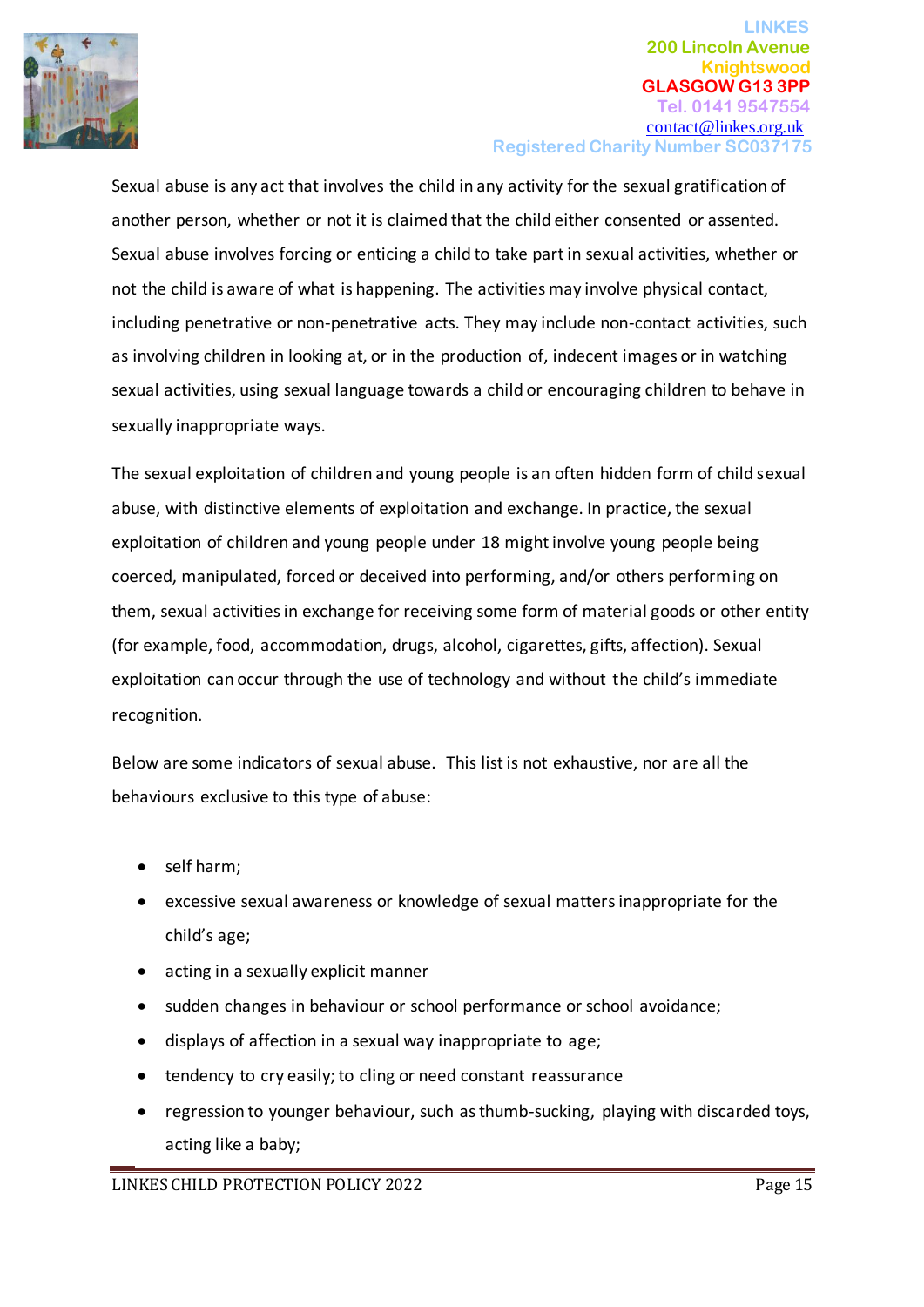

- distrust of a familiar adult, or anxiety about being left with someone
- unexplained gifts or money;
- secretive behaviour;
- eating disorders;
- fear of undressing for gym;
- phobias or panic attacks.

## **Emotional abuse**

Emotional abuse is persistent emotional neglect or ill-treatment that has severe and persistent adverse effects on a child's emotional development. It may involve conveying to a child that they are worthless or unloved, inadequate or valued only insofar as they meet the needs of another person. It may involve the imposition of age – or developmentally – inappropriate expectations on a child. It may involve causing children to feel frightened or in danger, or exploiting or corrupting children. Some level of emotional abuse is present in all types of ill-treatment of a child; it can also occur independently of other forms of abuse.

Signs of possible emotional abuse:

- low self-esteem
- continual self-deprecation
- sudden speech disorder/refusal to speak
- fear of carers
- severe hostility/aggression towards other children
- significant decline in concentration span
- self-harm.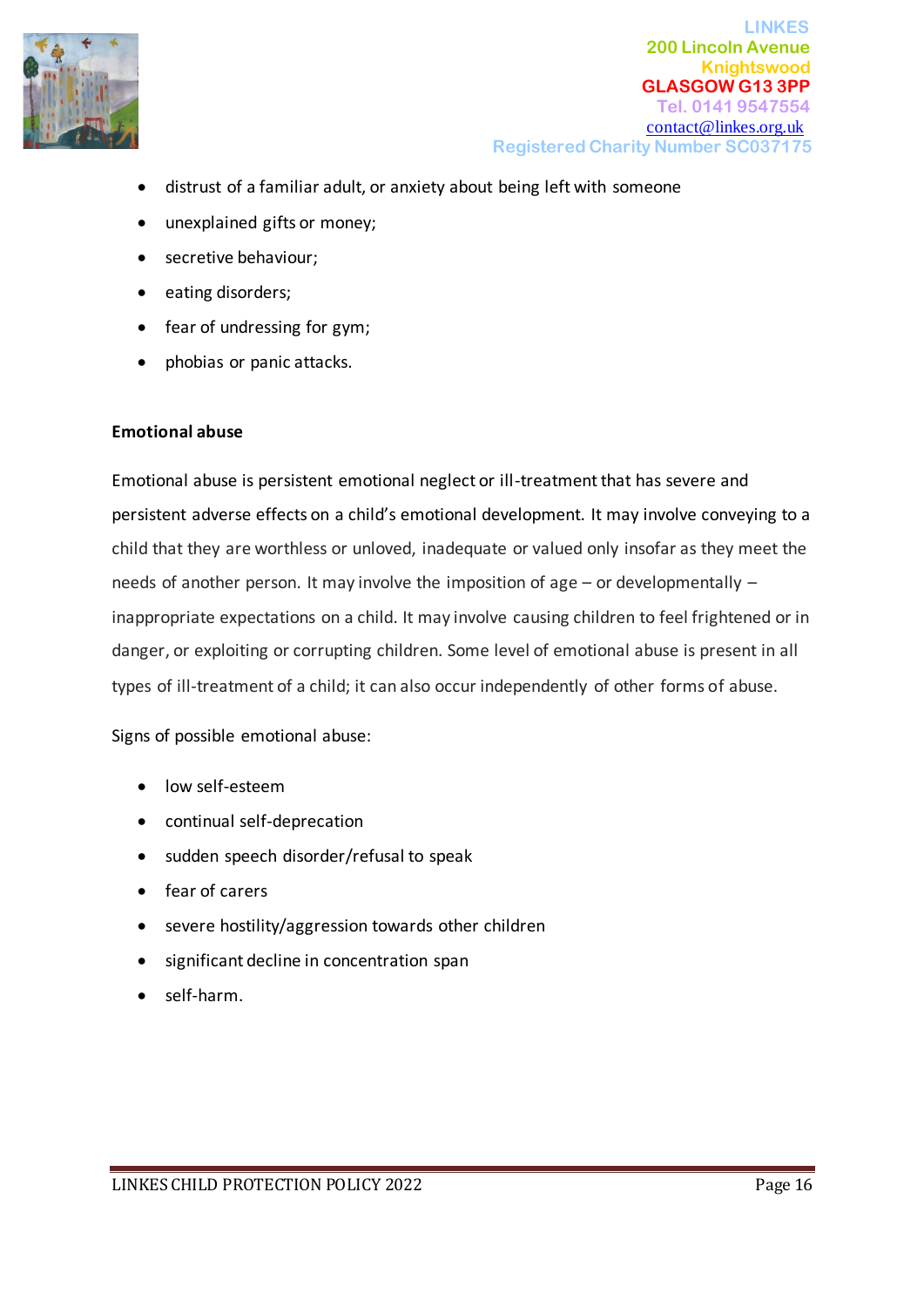

#### **Neglect**

Neglect is the persistent failure to meet a child's basic physical and/or psychological needs, likely to result in the serious impairment of the child's health or development. It may involve a parent or carer failing to provide adequate food, shelter and clothing, to protect a child from physical harm or danger, or to ensure access to appropriate medical care or treatment. It may also include neglect of, or failure to respond to, a child's basic emotional needs. Neglect may also result in the child being diagnosed as suffering from, 'non-organic failure to thrive', where they have significantly failed to reach normal weight and growth or development milestones and where physical and genetic reasons have been medically eliminated. In its extreme form children can be at serious risk from the effects of malnutrition, lack of nurturing and stimulation. This can lead to serious long-term effects such as greater susceptibility to serious childhood illnesses and reduction in potential stature. With young children in particular, the consequences may be life-threatening within a relatively short period of time

Signs of possible physical neglect:

- constant hunger or inappropriate/erratic eating patterns
- poor personal hygiene
- constant tiredness
- lack of adequate clothing
- failure to seek appropriate/necessary medical attention
- unhygienic home conditions
- children left without supervision
- Lack of care or supervision during activities.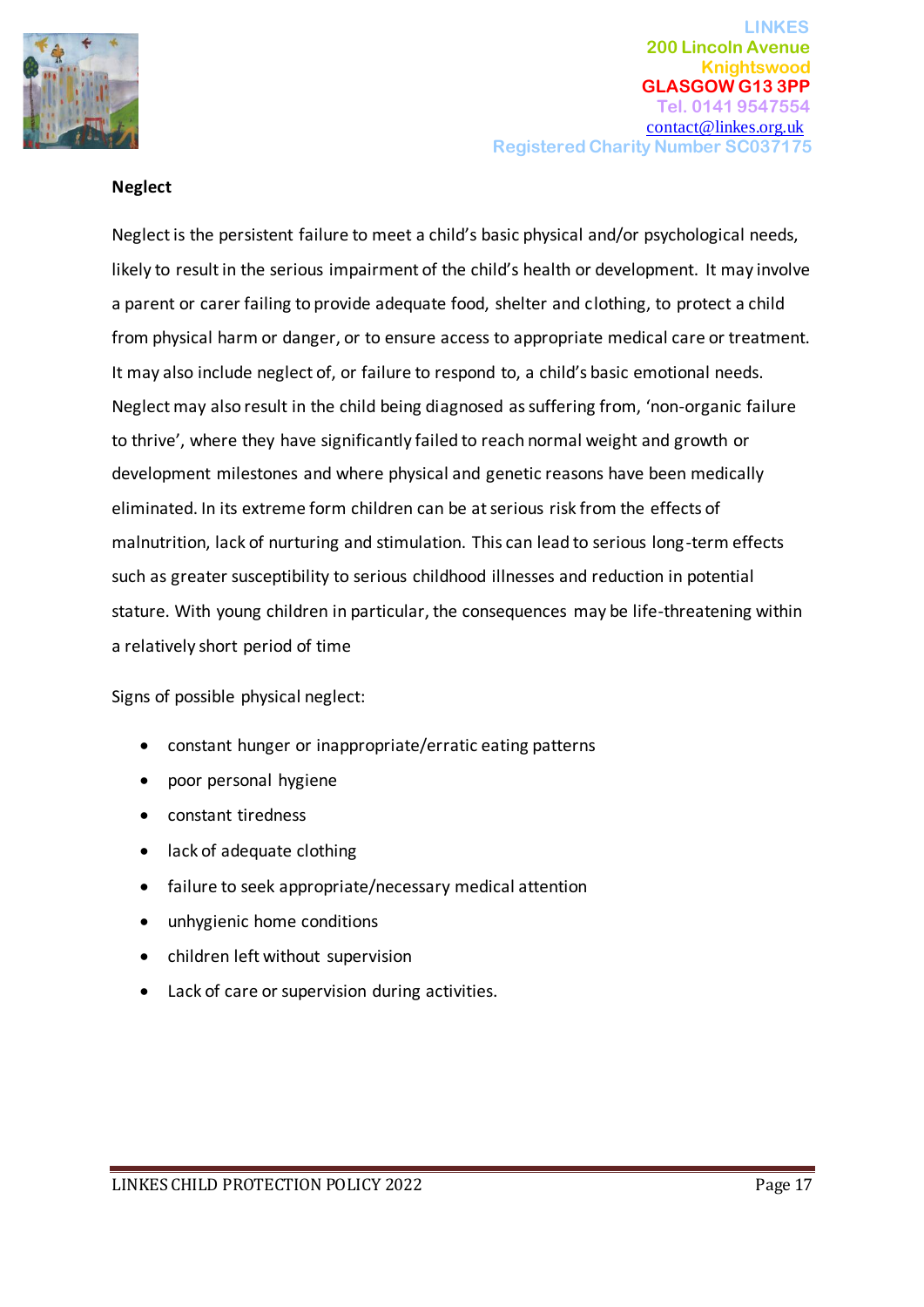

## **7. RECOGNISING ABUSE**

It must be borne in mind that dealing with child abuse is complex. It is not easy to recognise situations where abuse may occur, or where it has already taken place. Staff are not expected to be experts in this area. However, any concerns with respect to the welfare of a child should be notified immediately to the most senior member of staff available. It is not the responsibility of the staff to decide that child abuse has occurred, but it is their responsibility to follow through on any concerns that they have, or are raised with them. As outlined above, signs of abuse can be physical, behavioural or developmental. Below is a list which details some indicators of abuse. It should be remembered that these indicators can occur in other, non-abusive, situations and that the list is not exhaustive.

#### **Physical Indicators:**

- Unexplained bruising in soft tissue areas
- Repeated injury
- Black eye(s)
- Injuries to mouth
- Torn or blood soaked clothing
- Burns or scalds
- **Bites**
- **Fractures**
- Marks from implements

#### **Behavioural Indicators:**

- Unexplained changes in behaviour-becoming withdrawn or aggressive
- Regressive behaviour
- Difficulty in making friends
- Distrustful of adults or excessive attachment to adults
- Sudden drop in performance
- Change in attendance pattern
- Inappropriate sexual awareness, behaviour or language
- Inconsistent stories, excuses relating to injuries
- Unusual reluctance to remove clothing where activities require it
- Reluctance to go home

As noted in the good practice section, child protection is more than recognising and combating child abuse. Children should be able to participate in activities free from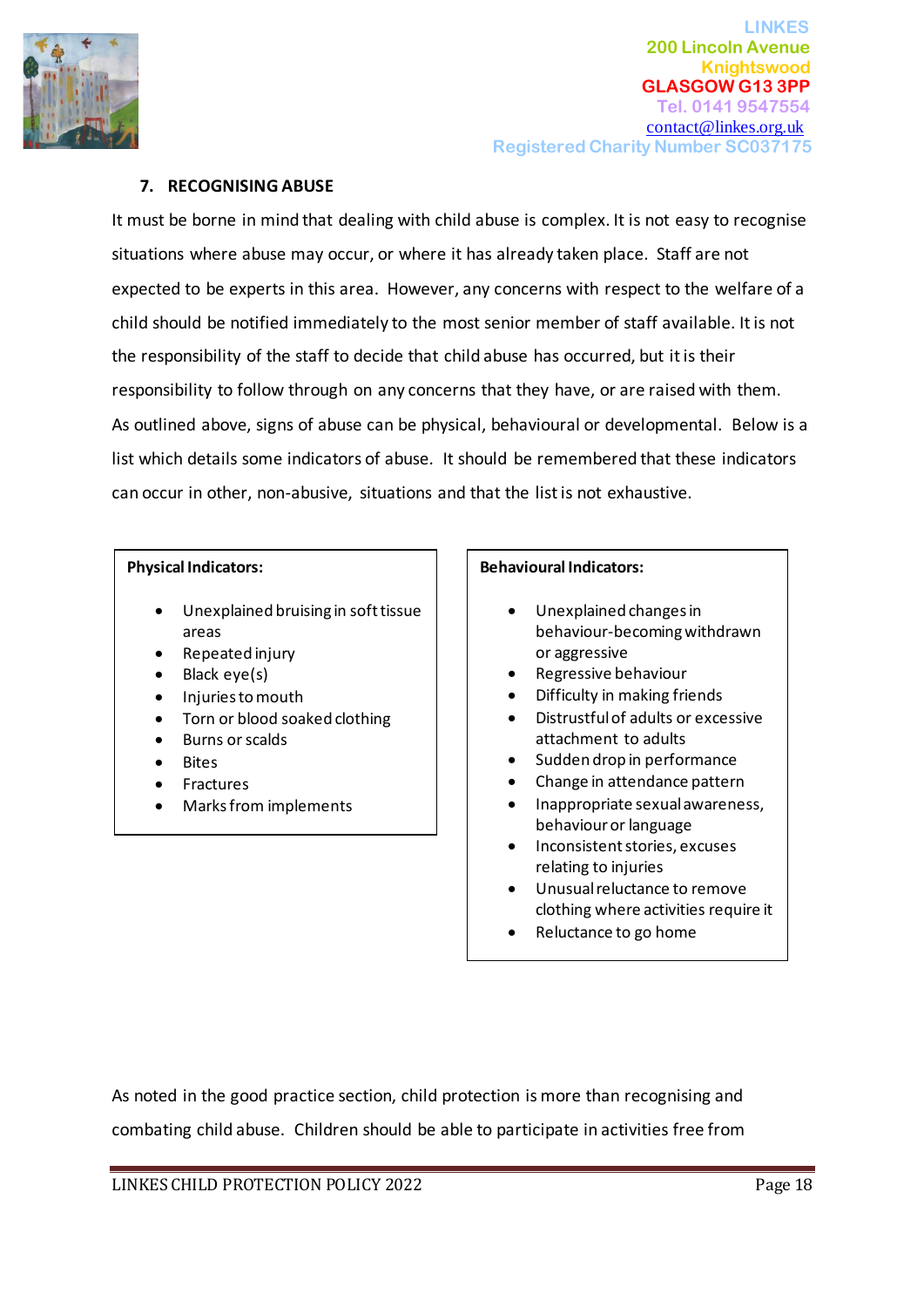

concerns for their personal safety and in comfort. To this end, staff are required to consider all issues which would make young people uncomfortable and take steps to combat bullying, name calling or any other form of harassment which would limit young people's involvement in LINKES programmes.

#### **8. BULLYING**

#### **What is bullying?**

Bullying is behaviours such as teasing, taunting, threatening, hitting or extortion by one or more children against another. It is an act or series of acts designed to aggravate and intimidate. It is the responsibility of staff to deal immediately with bullying whenever it takes place. Many children are reluctant to tell adults that they are being bullied, more particularly older children. The risk of bullying and harassment by adults and children should be anticipated by taking active steps to prevent it occurring. Bullying is not to be tolerated under any circumstances.

#### **Examples of bullying include:**

- Physical aggression
- Verbal bullying
- Intimidation
- Damage to property
- **Isolation**
- Repeated gestures or expressions of a threatening or intimidating nature
- Comments intended to degrade the child
- Initiation rules
- Cyber & text bullying

#### **Combating Bullying and Abuse**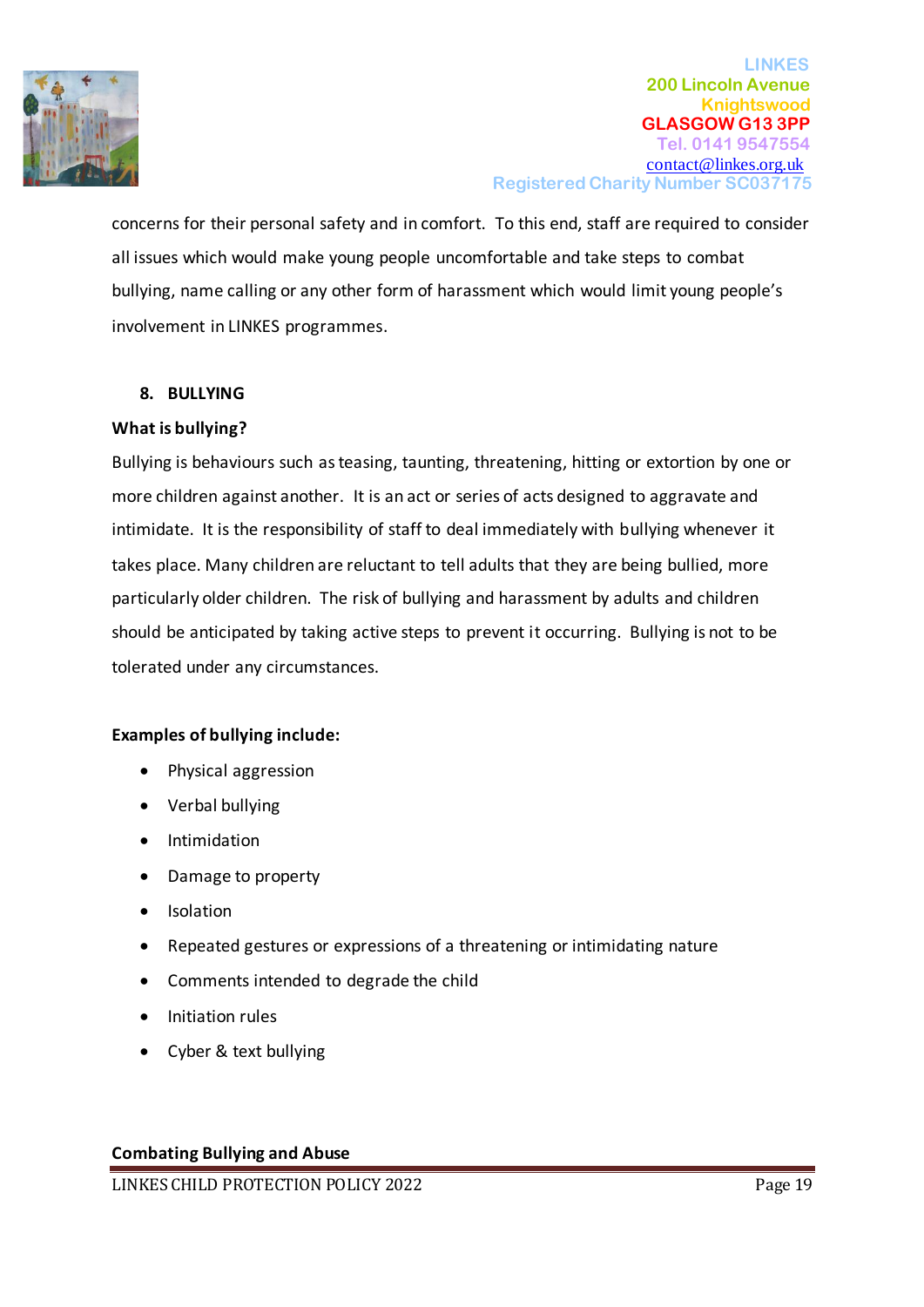

Bullying and abuse can be reduced by the following measures:

- Raising awareness of bullying and abuse as unacceptable forms of behaviour
- Creating an ethos which encourages children, staff and parents/guardians to report bullying and abuse and to use procedures to address these issues
- Ensuring the supervision of children during all activities
- Ensuring a supportive environment for victims of bullying and abuse
- Securing the support of parents/guardians to counter bullying and abuse
- Removing persistent bullies from activities

## **BULLYING WILL NOT BE TOLERATED WITHIN LINKES ACTIVITIES OR FACILITIES**

## **9. REPORTING SUSPECTED CHILD ABUSE PROCEDURES**

The decision to respond to allegations of, or suspicions about, abuse can be a very difficult one. There is a responsibility to protect the child in order that appropriate agencies can then make enquiries. Staff should not be afraid to refer concerns, particularly as others may have previously raised similar concerns. All Referrals will be considered thoroughly by the statutory agencies prior to action being taken. As noted previously, it is not the responsibility of Staff to investigate concerns, simply to report those concerns to the agencies charged with responsibility to conduct investigations. Social Work Staff are available to discuss concerns prior to submitting a report and staff should avail themselves of the support offered by Social Work to discuss their concerns in advance of making a formal report. A list of Social Work telephone numbers is provided in this document.

Should a situation arise where an immediate place of safety is required, such as a child fearing return home because of the risk of further abuse, or if staff suspect that further abuse would occur, it may be appropriate to contact the Police. Under these circumstances the Incident Report should be completed later and copied to the police.

LINKES CHILD PROTECTION POLICY 2022 Page 20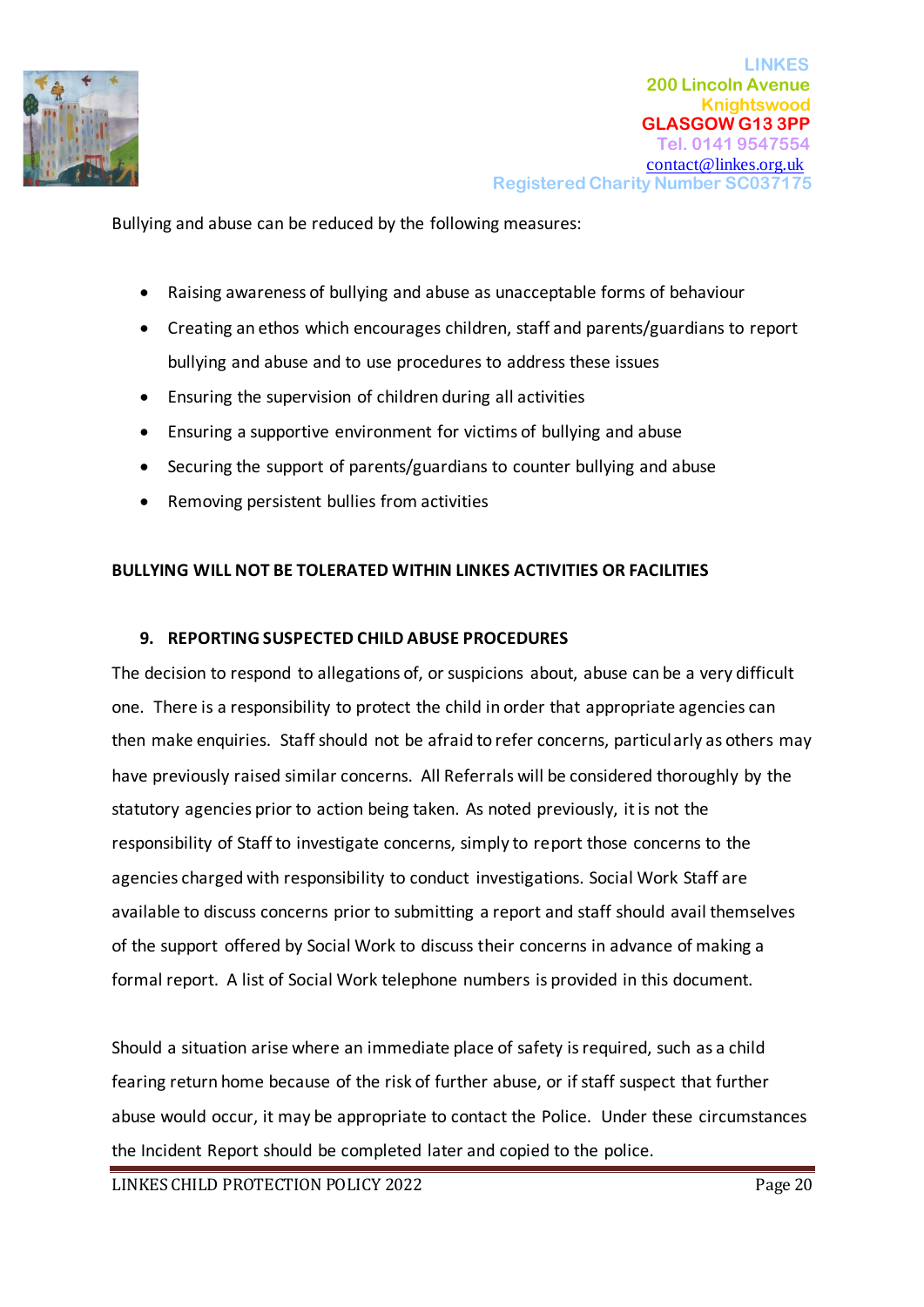

## **What to do in the event of a Disclosure**

If a child discloses or suggests that they have been abused, or information is obtained which gives concern that a child is being abused, the staff member receiving this information should:

- Stay calm and not rush into any inappropriate action
- Reassure the child that they are not to blame and that they have done the right thing by telling
- Listen to what the child has to say and show them that you take them seriously
- Keep questions to an absolute minimum. The child should be allowed to speak freely without any undue interruption or questioning, but a clear account should be ensured
- Reassure the child but do not make a promise of confidentiality. Confidentiality might not be possible, given that a report may have to be prepared.
- Make a full written record of what was said, heard and/or seen as soon as possible
- If a Referral form is not immediately available these details should be written on plain paper and transferred to a form later, retaining the original record.

## **Reporting to Senior Staff**

- Any information regarding abuse of a child by a member of the public, staff or a volunteer should be reported to the Designated Child Protection Officer (DCPO)
- The DCPO will discuss the issue with Social Work immediately
- Discussion should only be with one senior member of staff and not with any other colleagues/friends.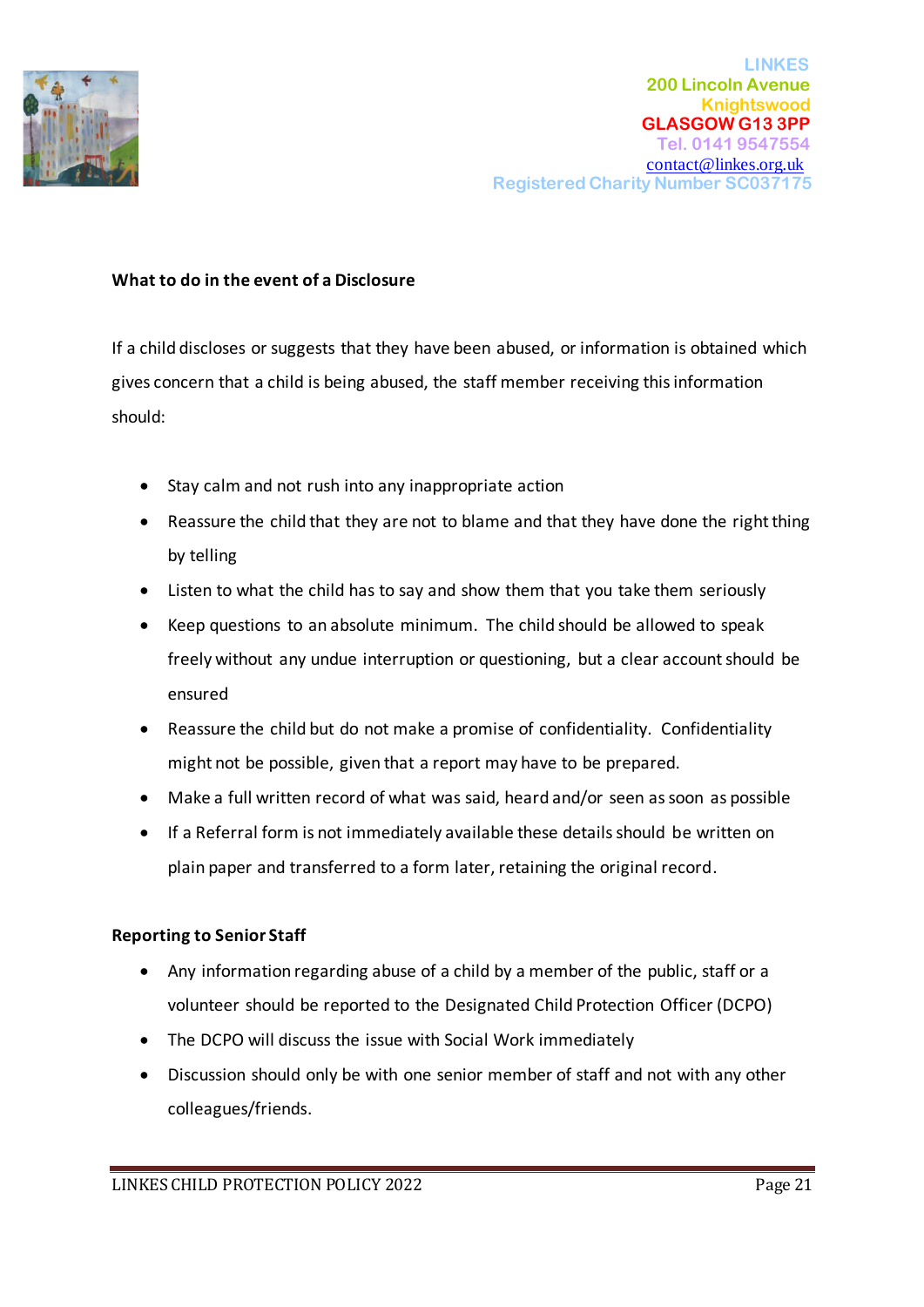

If the DCPO or most senior member of staff is unavailable, then direct contact must be made with the local Social Work office (of where the child lives) or the Out of Hours Social Work Team.

## **Incident Report Form**

As soon as possible, a comprehensive report of everything that was said, heard and/or seen should be recorded on the Child Protection Referral Form. Your full written record will assist in this process.

## **a) What happens next**

- In the first instance, the most senior person on site will refer the allegation to the Social Work team in the area where the child lives by telephone.
- This phone call should be followed up in writing using the Referral Form
- Social Work may involve the Police. This will result in a Social Work inquiry and a separate Police inquiry to investigate any allegations. All possible assistance will be given to Social Work and Police Officers investigating the allegations.
- The parents/carers will be contacted as soon as possible following advice from Social Work and/or the Police.

## **Allegations of previous abuse:**

Allegations of abuse may be made some time after the event (eg by an adult who was abused as a child or by a member of staff who is still currently working with children). Where such an allegation is made, LINKES should follow the procedures as detailed above and report the matter to the social services or the police. This is because other children, either within or outside sport, may be at risk from this person. Anyone who has a previous criminal conviction for offences related to abuse is automatically excluded from working with children. This is reinforced by the details of the Protection of Children Act 199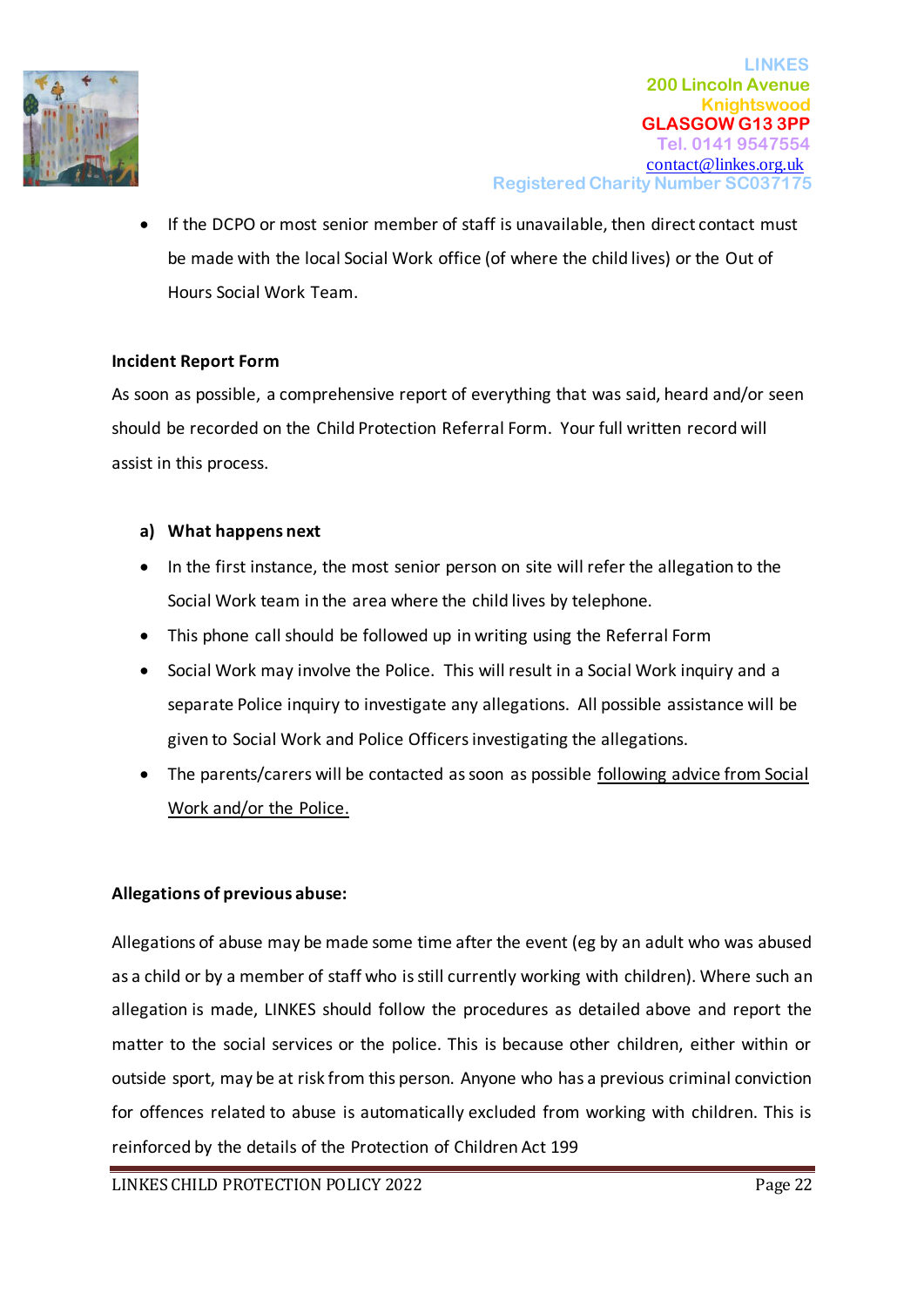

## **10. WHERE THERE IS A COMPLAINT AGAINST A MEMBER OF STAFF THERE MAY BE THREE TYPES OF INVESTIGATION:**

- a criminal investigation;
- a child protection investigation;
- a disciplinary or misconduct investigation.

The results of the police and child protection investigation may well influence the disciplinary investigation, but not necessarily.

## **Action**

## **1. Concerns about poor practice:**

- If, following consideration, the allegation is clearly about poor practice, the designated Child Protection Officer will deal with it as a misconduct issue.
- If the allegation is about poor practice by the Child Protection Officer, or if the matter has been handled inadequately and concerns remain, it should be reported to the relevant officer who will decide how to deal with the allegation and whether or not to initiate disciplinary proceedings.

## **2. Concerns about suspected abuse:**

- Any suspicion that a young person has been abused by either a member of staff or a volunteer should be reported to the Child Protection Officer, who will take such steps as considered necessary to ensure the safety of the child in question and any other child who may be at risk.
- The Child Protection Officer will refer the allegation to the social services department which may involve the police, or go directly to the police if out-of-hours.
- The parents or carers of the child will be contacted as soon as possible following advice from the social services department.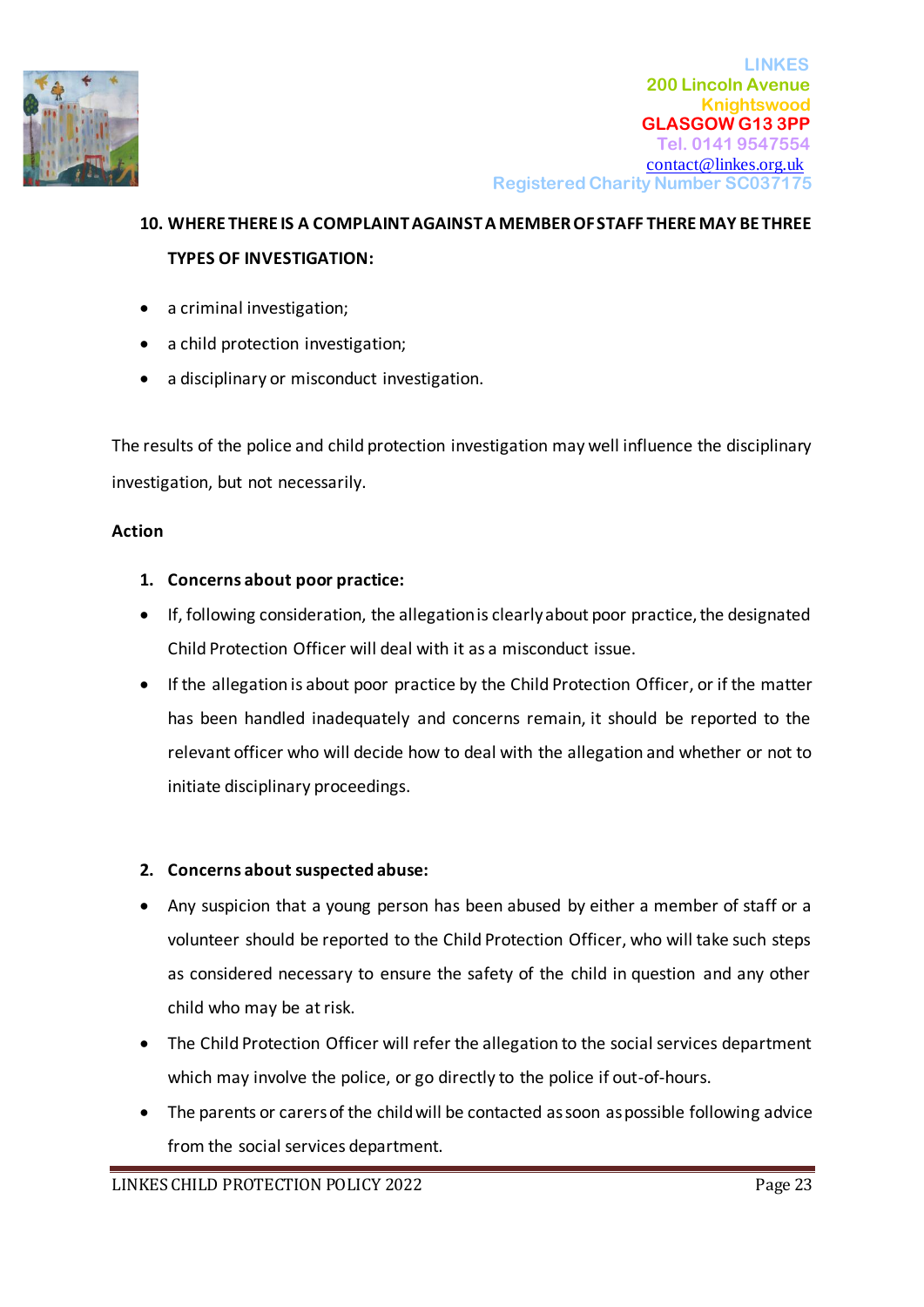

If the Child Protection Officer is the subject of the suspicion/allegation, the report must be made to the appropriate Manager who will refer the allegation to social services.

## **Confidentiality:**

Every effort should be made to ensure that confidentiality is maintained for all concerned. Information should be handled and disseminated on a need-to-know basis only.

## **This includes the following people:**

- the Child Protection Officer;
- the parents of the person who is alleged to have been abused;
- the person making the allegation;
- Social Work Services/Police; and
- the alleged abuser (and parents if the alleged abuser is a young person).

Seek Social Work Services advice on who should approach the alleged abuser. Information should be stored in a secure place with limited access to designated people, in line with data protection laws (e.g. that information is accurate, regularly updated, relevant and secure).

#### **Internal enquiries and suspension;**

The Child Protection Officer will make an immediate decision about whether any individual accused of abuse should be temporarily suspended pending further police and social services inquiries. Irrespective of the findings of the social services or police inquiries the LINKES office bearers will assess all individual cases to decide whether a member of staff or volunteer can be reinstated and how this can be sensitively handled. This may be a difficult decision, particularly where there is insufficient evidence to uphold any action by the police. In such cases, the Chief Executive Officer must reach a decision based upon the available information, which could suggest that on a balance of probability; it is more likely than not that the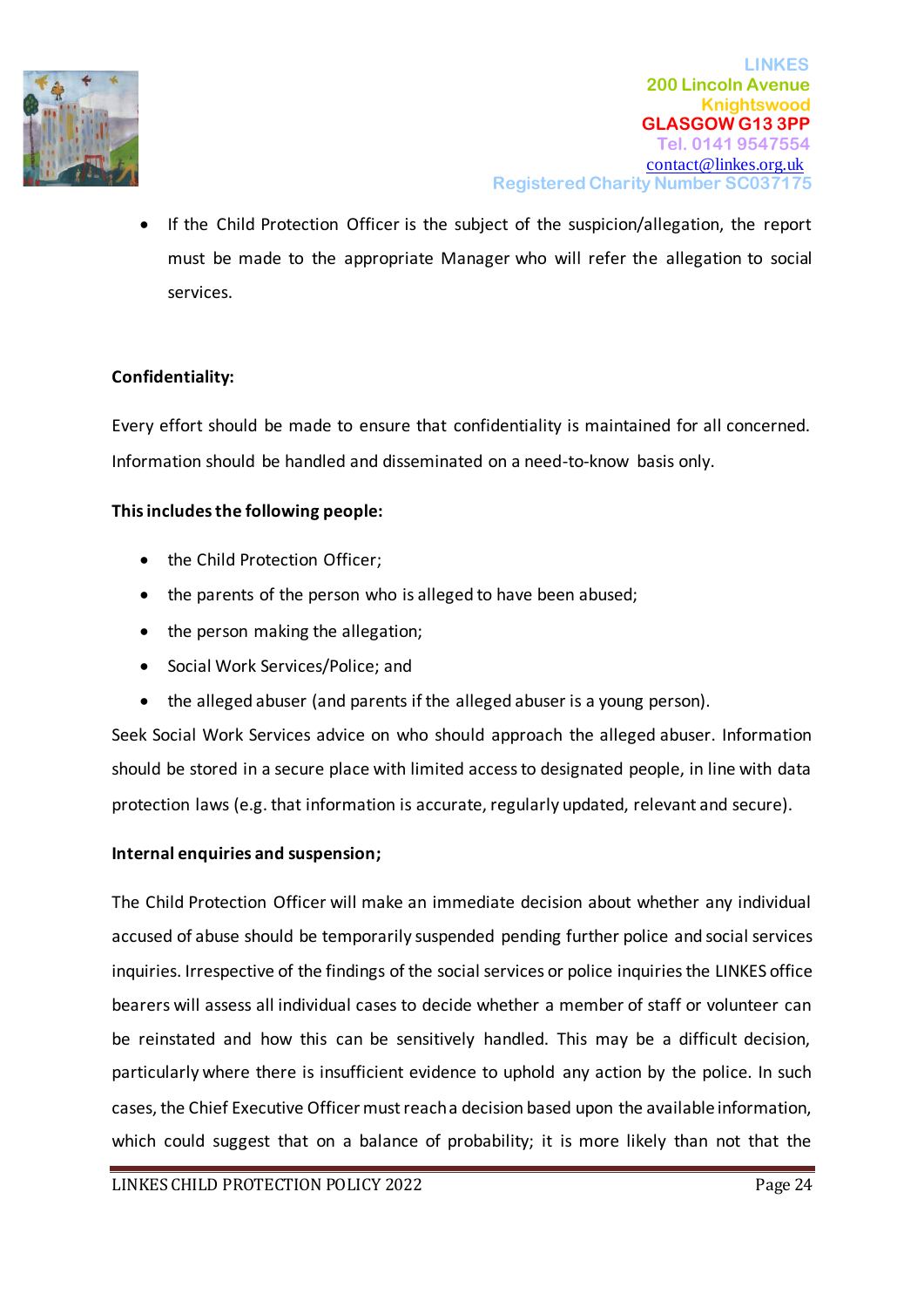

allegation is true. The welfare of the child should remain of paramount importance throughout.

## **11. CONTACT NUMBERS**

The first point of contact for all staff is their most senior member of staff in the facility they are working in. However, you will receive information or advice from a number of agencies including Social Work and the Police.

The telephone numbers are as follows:

Please note: these details may change from time to time, and up to date information can be obtained at [www.glasgow.gov.uk](http://www.glasgow.gov.uk/)

## **SOCIAL WORK SERVICES**

| <b>AREA</b>               | <b>EMAIL</b>                          | <b>CONTACT NUMBER</b> |
|---------------------------|---------------------------------------|-----------------------|
| <b>All areas</b>          | scdchildrenandfamilies@glasgow.gov.uk | 0800 811 505          |
| <b>Social Care Direct</b> |                                       |                       |
| Out of hours social       |                                       | 0300 343 1505         |
| Work                      |                                       |                       |

## **POLICE**

In an emergency you should always dial **999** to get an immediate response. This should be considered where a child is in immediate danger. All other referrals to the Police should be made through the non-emergency number **101**. The Public Protection Unit lead on Child Protection matters and your call will either be directed to this unit or the local police office.

## **12. FURTHER INFORMATION**

• West of Scotland Child Protection Procedures – the contents of this site are compliant with the National Guidance for Child Protection in Scotland (2010) and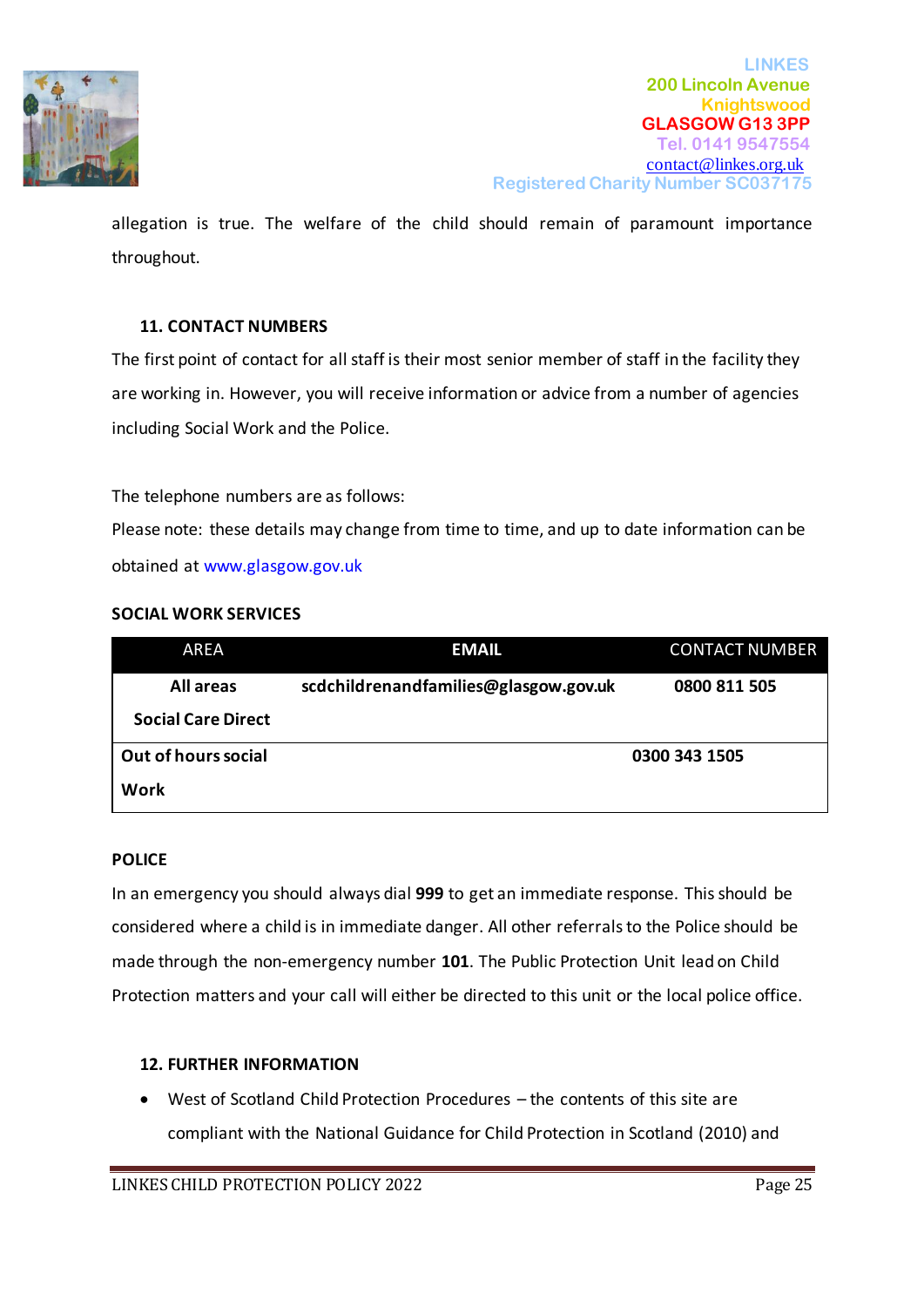

also contain an intelligent search facility. This means that you can search for any issue but the engine will only look at accredited sites. This reduces the irrelevant content that you may find on popular search engines and makes your research much easier[. http://www.online-procedures.oc.uk/westofscotland](http://www.online-procedures.oc.uk/westofscotland)

- **Scottish Executive** <http://www.scotland.gov.uk/Topics/People/Young-People>
- **NSPCC Adult Child Protection Helpline** 0808 800 500
- **NSPCC Online** [http://www.nspcc.org.uk/help-and-advice/worried-about-a](http://www.nspcc.org.uk/help-and-advice/worried-about-a-child/the-nspcc-helpline/using-the-nspcc-helpline-hub_wdh72253.html)[child/the-nspcc-helpline/using-the-nspcc-helpline-hub\\_wdh72253.html](http://www.nspcc.org.uk/help-and-advice/worried-about-a-child/the-nspcc-helpline/using-the-nspcc-helpline-hub_wdh72253.html)
- **Parentline Scotland** 0808 800 2222
- **Children 1st** 0131 446 22300

## **13. DECLARATION**

On behalf of Linkes, we, the undersigned, will oversee the implementation of the Child Protection Policy and take all necessary steps to ensure it is adhered to.

**Signed:** *Robert Smith*

Name: Robert Smith

Position within organisation: Chairperson of the Board

**Signed:** *Susan MacAskill*

Name: Susan MacAskill

Position within organisation: Secretary of the Board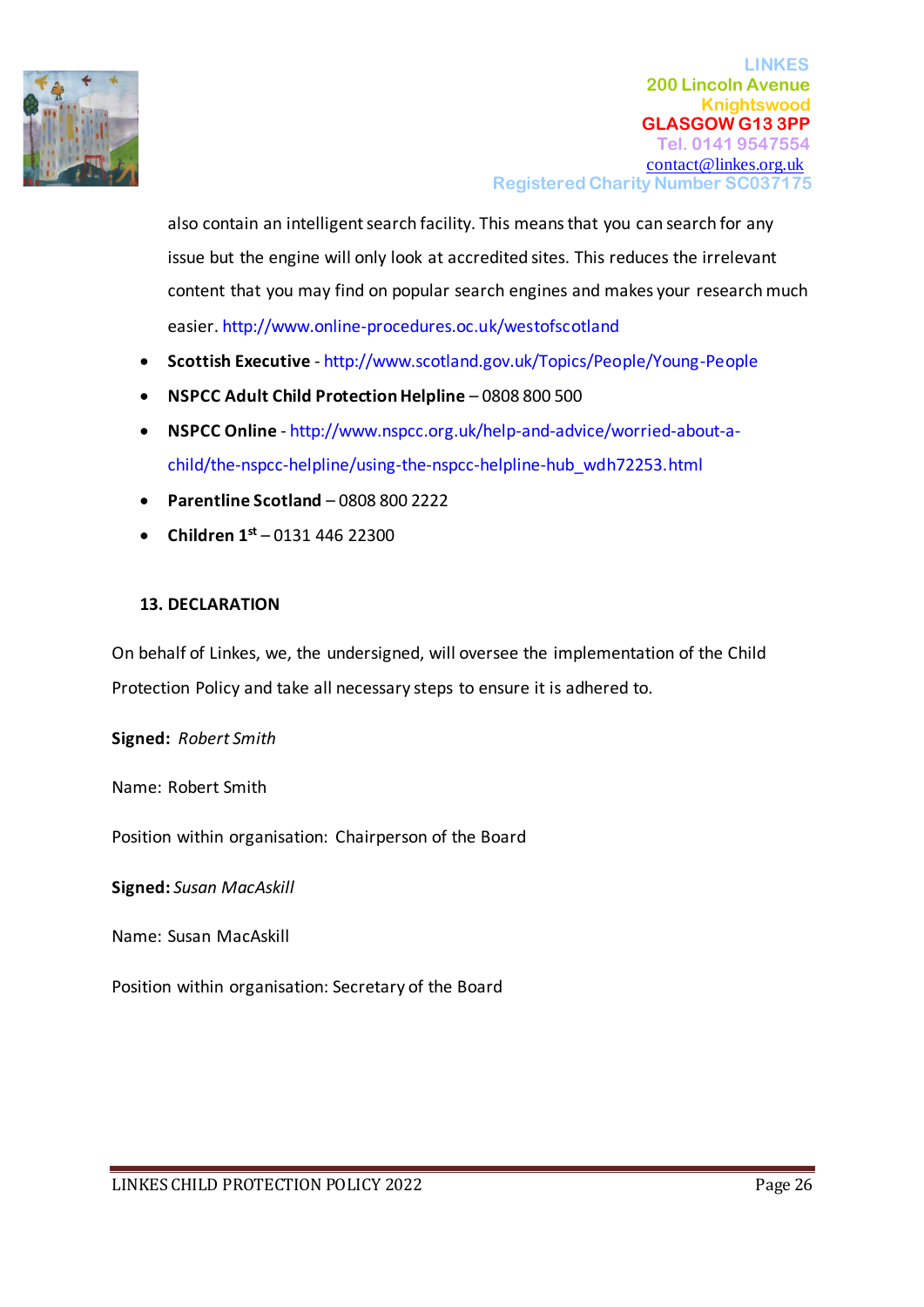

## **Incident Report**

## **Confidential**

| Name of Child:                           |                |                     |  |  |  |
|------------------------------------------|----------------|---------------------|--|--|--|
| Gender (M/F):                            | Date of Birth: | Ethnicity:          |  |  |  |
|                                          |                | Language:           |  |  |  |
|                                          |                | Interpreter needed? |  |  |  |
| Address:                                 |                |                     |  |  |  |
|                                          |                |                     |  |  |  |
| Post Code:                               |                |                     |  |  |  |
| Phone:                                   |                |                     |  |  |  |
| Service/Organisation:                    |                |                     |  |  |  |
|                                          |                |                     |  |  |  |
| <b>Main Carers</b>                       | Name           | Address and         |  |  |  |
| (Specify Relationship)                   |                | Phone number        |  |  |  |
|                                          |                |                     |  |  |  |
|                                          |                |                     |  |  |  |
|                                          |                |                     |  |  |  |
| Is the main carer aware of the referral? |                |                     |  |  |  |
| <b>No</b><br>Yes<br>Sate reason:         |                |                     |  |  |  |
|                                          |                |                     |  |  |  |